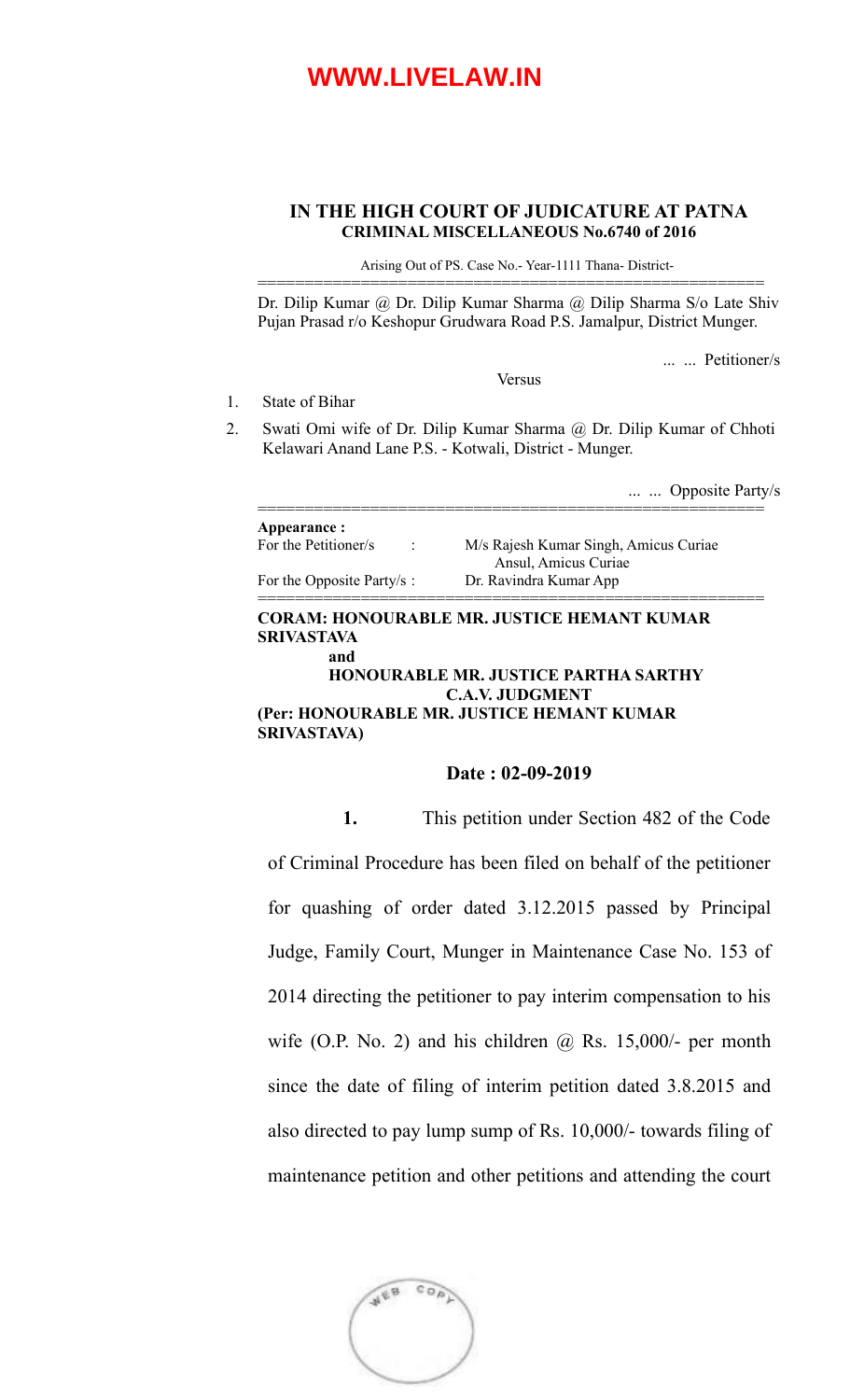till the date and onward Rs. 1000/- on each date towards litigation cost.

**2.** O.P. No. 2 filed Maintenance Case No. 153 of 2014 under Section 125 of the Code of Criminal Procedure against petitioner for her maintenance as well as for maintenance of her three children.

**3.** The petitioner appeared in the aforesaid maintenance case and filed his show cause. However, during pendency of the aforesaid maintenance case, O.P. No. 2 under second proviso of Section 125 of the Code of Criminal Procedure filed a petition for grant of interim maintenance and the expenses of the proceeding of her as well as her minor children. The petitioner contested the aforesaid petition but the learned Principal Judge, Family Court, Munger, allowed the interim maintenance petition passing interim order dated 3.12.2015, which has been challenged before this Court by filing petition under Section 482 of the Code of Criminal Procedure.

**4.** Initially, this petition was listed before learned Single Bench of this Court and learned Single Bench having heard the matter at length *vide* order dated 21.11.2108, doubted the correctness of the view expressed by Division Bench of this

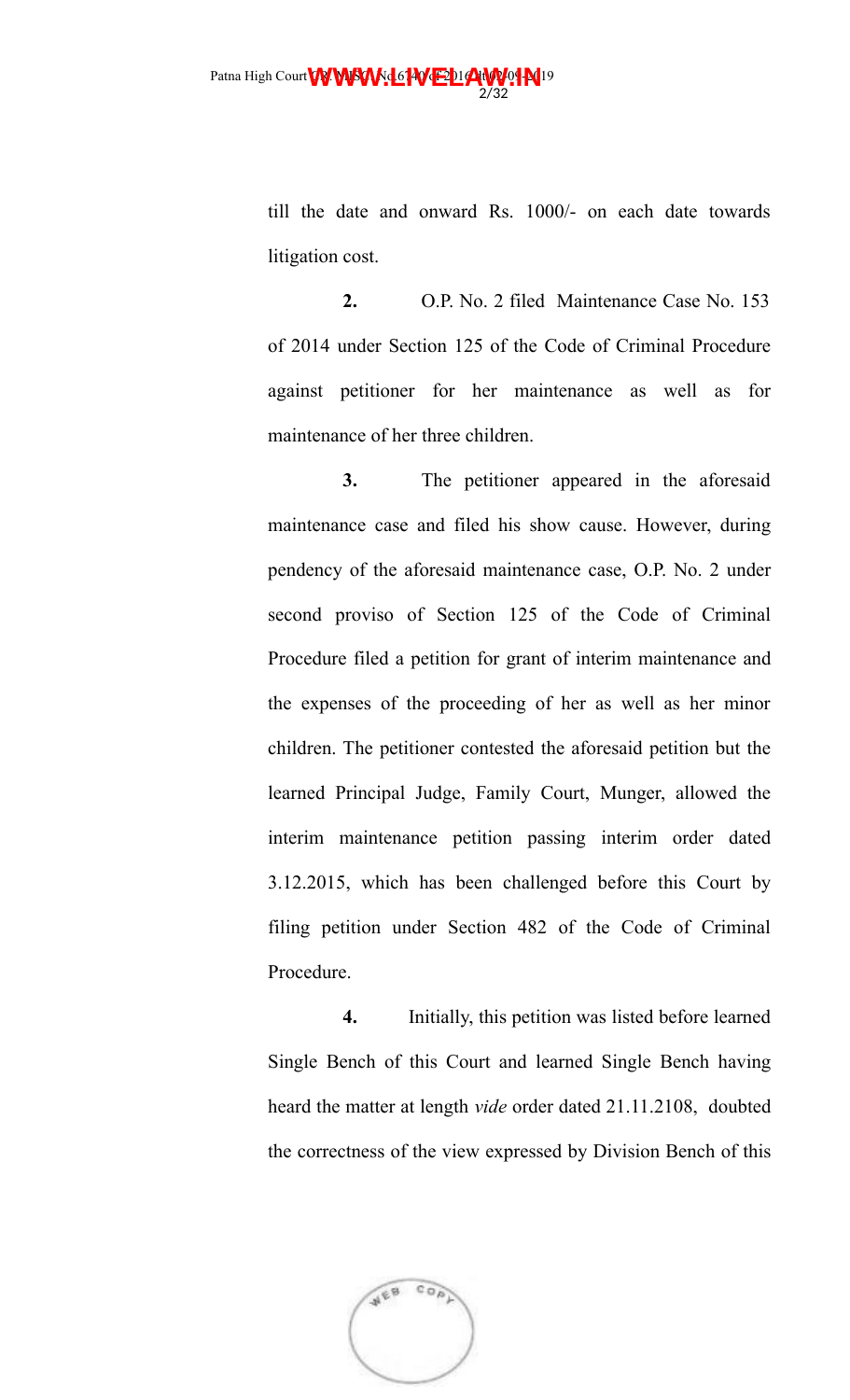Court in **Md. Akil Ahmad Vs. State of Bihar and Ors.** reported in **2016(4) PLJR 968** and, accordingly, observed that the law laid down by the Division Bench of this Court in **Md. Akil Ahmad case (Supra)** needs reconsideration by the Division Bench as no finding was given over applicability of Section 482 of the Code of Criminal Procedure though impliedly jurisdiction has been derecognised and, directed to place the matter before Division Bench and, accordingly, by order of the Chief Justice, this matter has been placed before us.

**5.** In **Md. Akil Ahmad case (Supra)**, the issue before the Division Bench for determination was the maintainability of application under Section 482 of the Code of Criminal Procedure against the order of the interim maintenance passed by the Family Court under second proviso of Section 125 of Code of Criminal Procedure during the pendency of the proceeding of maintenance under Chapter IX of the Code of Criminal Procedure. In the above stated case, the learned Division Bench of this Court having considered various aspects as well as decisions cited came to conclusion that the only remedy available to challenge the order of interim maintenance passed under second proviso of Section 125 of the Code of Criminal Procedure was to make an application under

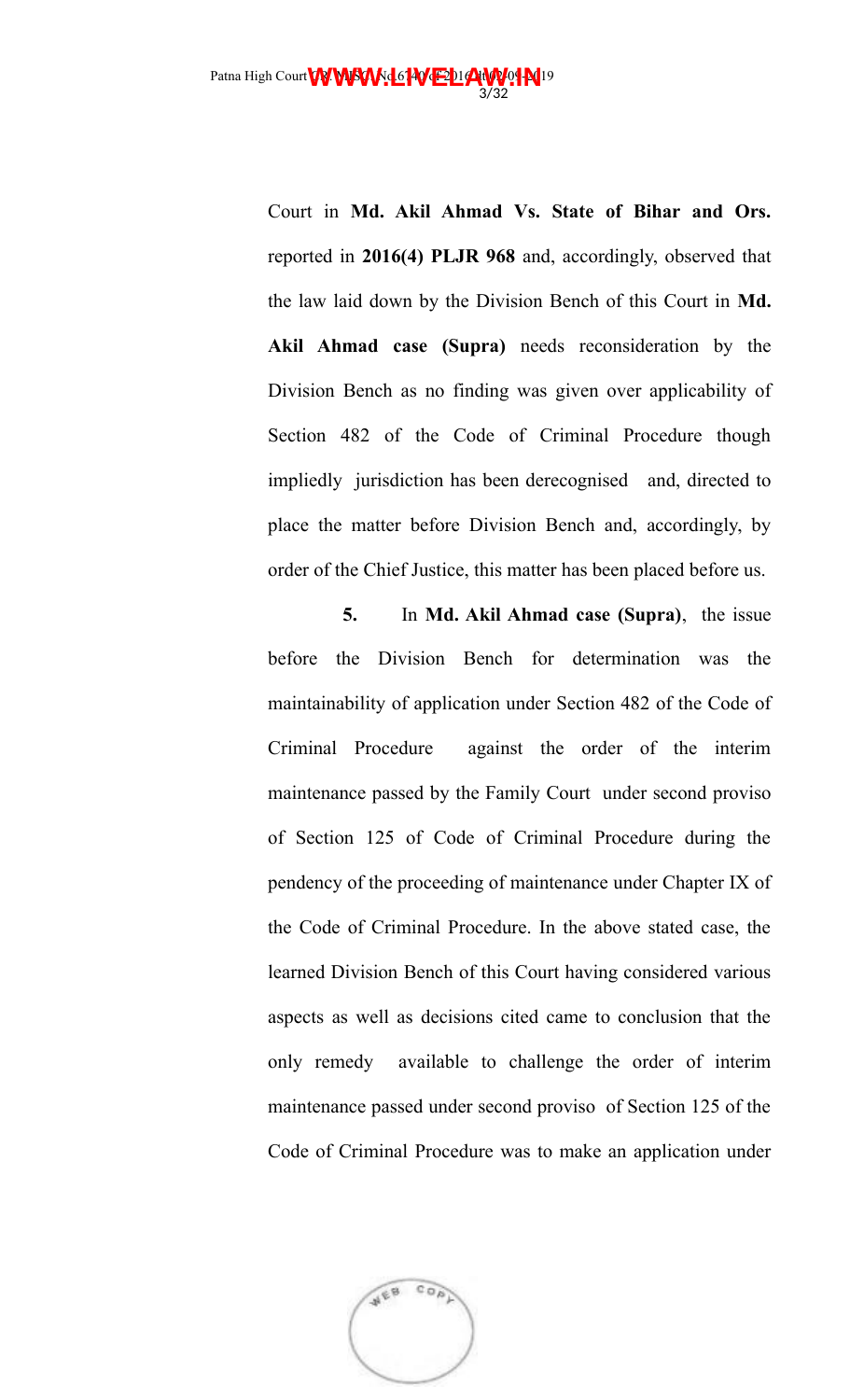Article 227 of the Constitution of India before this Court.

**6.** The learned Division Bench in **Md. Akil Ahmad case (Supra)**, further, held that petition under Section 482 of the Code of Criminal Procedure filed against the order of interim maintenance passed by Family Court under second proviso of Criminal Procedure Code is not maintainable.

**7.** It is pertinent to mention here that at the time of hearing, none appeared on behalf of the petitioner to assist the Court and, accordingly, this Court appointed Sri Rajesh Kumar Singh, advocate as well as Sri Ansul, Advocate, *Amicus Curiae* to assist the Court.

**8.** Learned *Amicus Curiae* Sri Rajesh Kumar Singh, Advocate, submitted that the view expressed by Hon'ble Division Bench in **Md. Akil Ahmad's case (Supra)** is not a correct view because, the inherent power vested into the court under Section 482 of the Code of Criminal Procedure cannot be limited. He, further, submitted that in **Madhu Limaye Vs. State of Maharashtra** reported in **(1977) 4 SCC 551**, it has been held by Apex Court that inherent power vested into the Court under Section 482 of the Code of Criminal Procedure may be invoked for quashing interlocutory orders even though revision is prohibited. Learned *Amicus Curiae* Mr. Singh

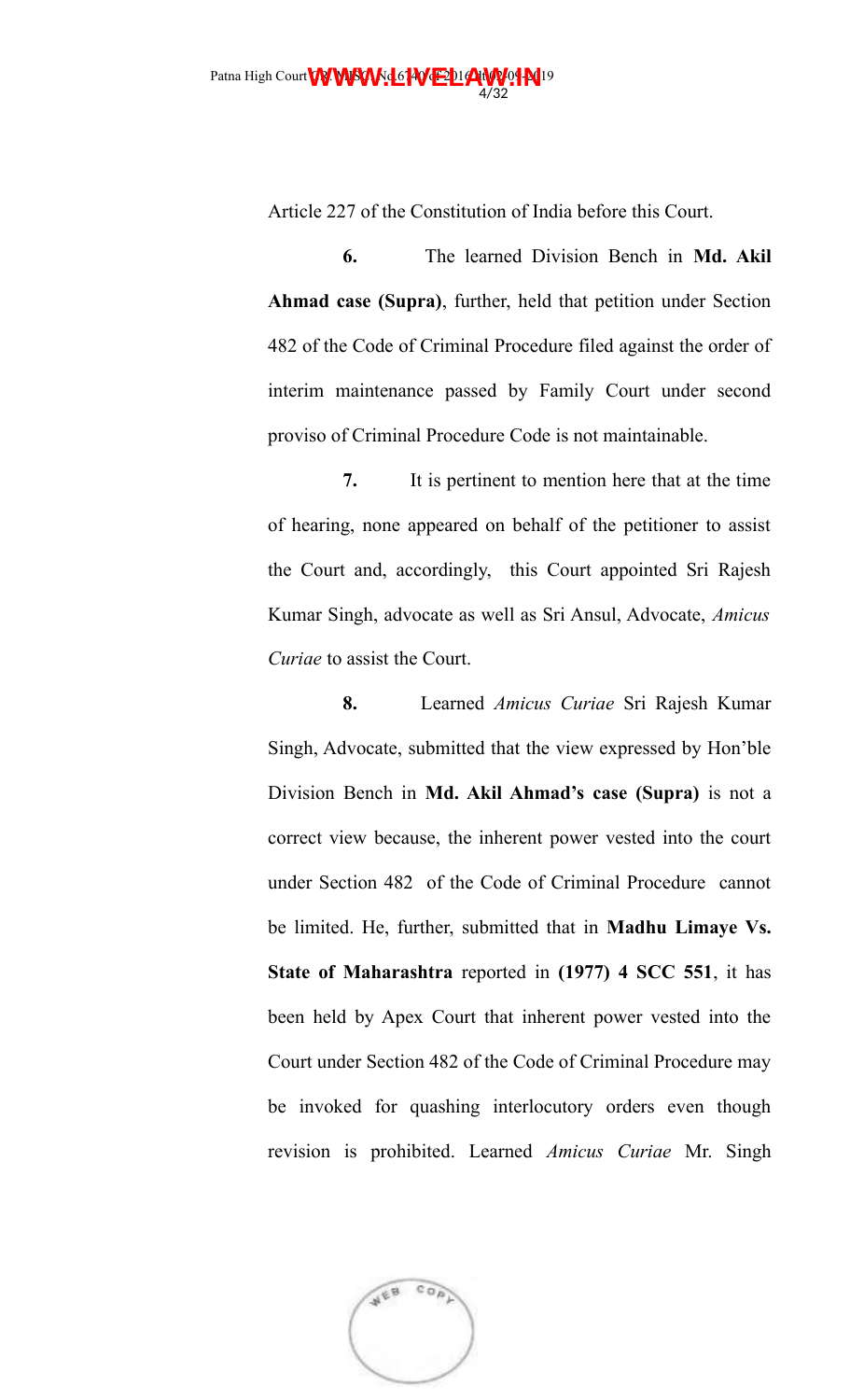submitted that the law laid down in **Madhu Limaye case (Supra)** still holds the field, and, therefore, the view of learned Division Bench rendered in **Md. Akil Ahmad case (Supra)** appears to be *per incurium.* Learned *Amicus Curiae* Mr. Singh, further, submitted that no doubt, in the case of **Amar Nath and Ors. Vs. State of Haryana and Ors. r**eported in **(1977) 4 SCC 137**, the two Hon'ble Judges of the Apex Court held that inherent powers cannot be exercised when there is an express power in a provision of the Code but the correctness of aforesaid view was doubted by Hon'ble three Judges of Supreme court in **Madhu Limaye case (Supra)** and came to conclusion that inherent powers may be invoked for quashing interlocutory order even though revision is prohibited.

**9.** Learned *Amicus Curiae* Mr. Ansul, Advocate, seconded the submissions advanced by learned *Amicus Curiae* Mr. Singh. However, learned *Amicus Curiae* Mr. Ansul submitted that the order of ad interm maintenance being an intermediate order, the revision against said order is also maintainable. Learned *Amicus Curiae* Mr. Ansul submitted that in the case of **Manish Aggarwal Vs. Seema Aggarwal and others** decided on 13.9.2012 in **FAO No. 388/2012, CM No. 15067/2012 and CM No. 15068/2012**, the Division Bench of

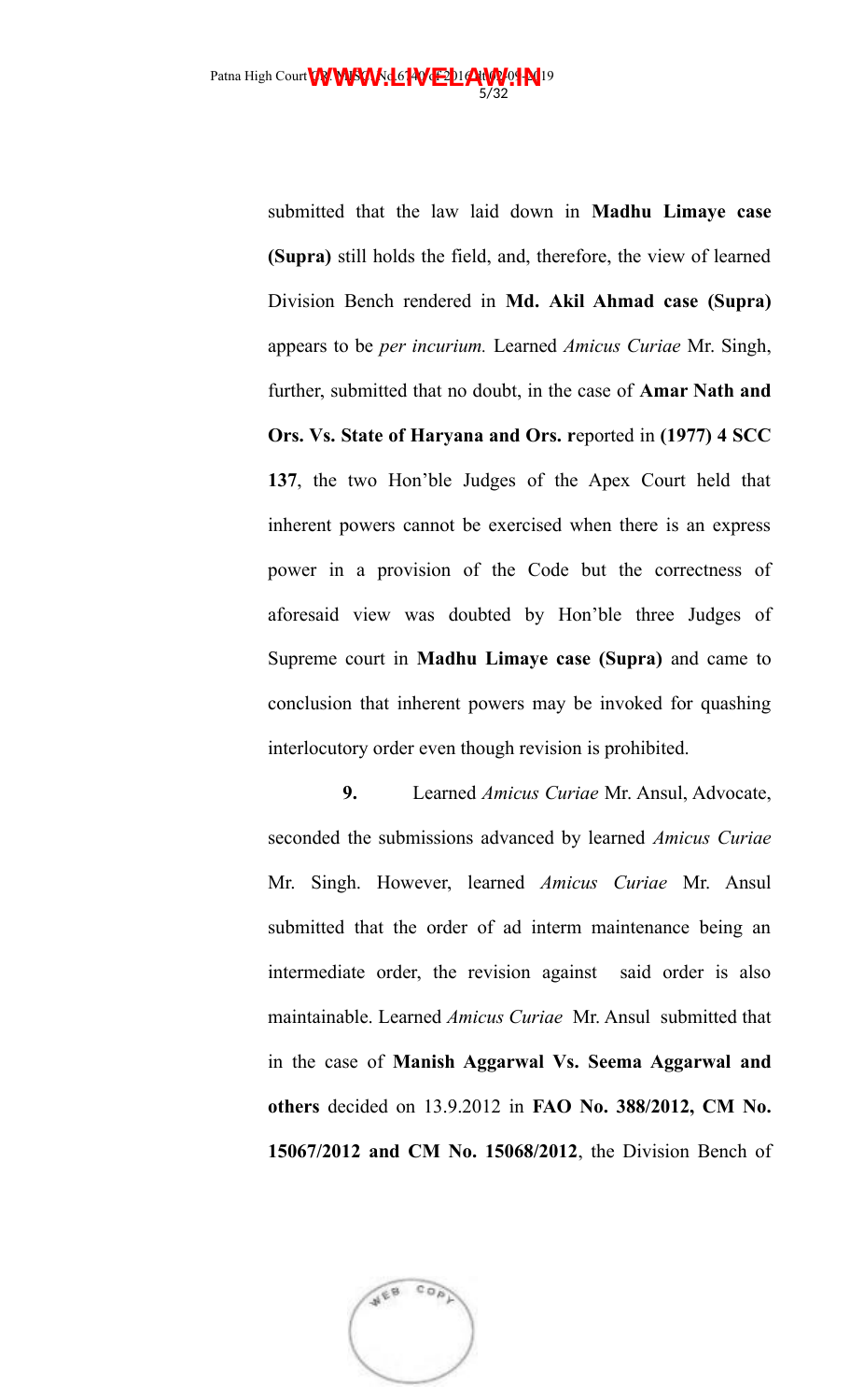Hon'ble Delhi High Court has answered all the questions which have been raised in the present petition. He, further, submitted that a person aggrieved by the order of ad interim maintenance can either file petition under Section 482 of the Code of Criminal Procedure or under Section 19(4) of Family Courts Act. He referred several decisions in support of his contentions such as follows:

> (I) Madhu Limaye vs. State of Maharashtra [AIR 1978 SC 47]

> (ii) Manish Aggarwal Vs. Seema Aggarwal and others decided on 13.9.2012 in FAO No. 388/2012, CM No. 15067/2012 and CM No. 15068/2012,

> (iii) Amar Nath and Ors. Vs. State of Haryana and Ors. [(1977) 4 SCC 137]

> (iv) Shah Babulal Khimji vs. Jayaben D. Kania

& Anr [AIR 1981 SC 1786]

(v) Prabhu Chawla Vs. State of Rajsthan [2016(16) SCC 30]

**10.** Learned Additional Public Prosecutor also submitted that the order of interim maintenance passed under second proviso of Section 125 of the Code of Criminal

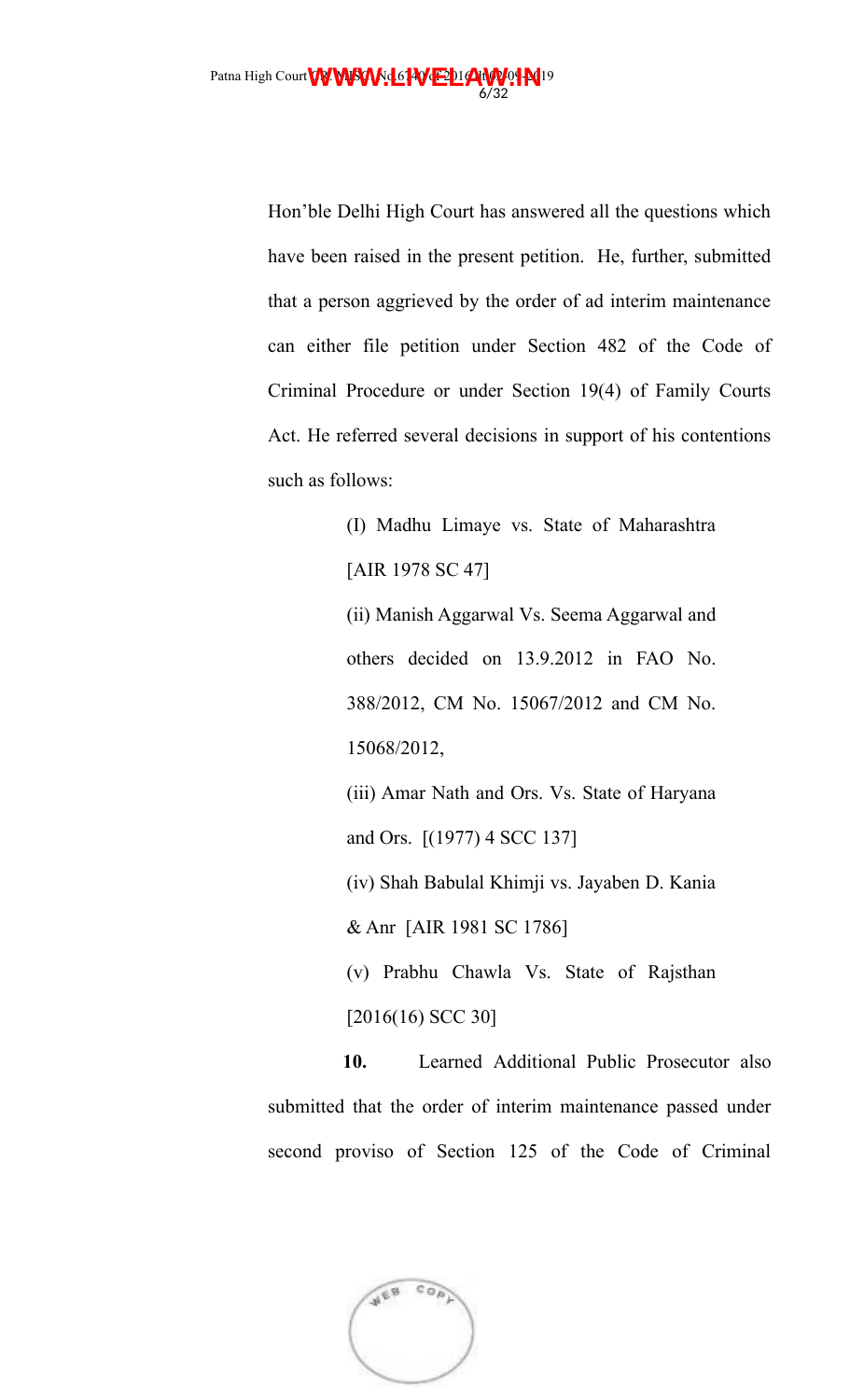Procedure is revisable order and hence, revision petition is maintainable under Section 19(4) of the Family Courts Act, 1984.

**11.** Having heard the above stated contentions, I went through the record as well as decisions cited before this Court.

**12.** In **Md. Akil Ahmad case (Supra)**, the Division Bench considered the question of maintainability of application filed under Section 482 of the Code of Criminal Procedure against the order of interim maintenance passed by the Family Court under second proviso of Section 125 of the Code of Criminal Procedure during the pendency of the proceeding of maintenance under Chapter IX of the Code of Criminal Procedure. The learned Division Bench in the above stated case after referring to the definition of interlocutory order as provided in **Blacks Law Dictionary (1990) page 814** and having taken into consideration the decision of Single Judge of this Court rendered in **Arvind Kumar Singh Vs. State of Bihar** reported in **2014(4) PLJR 587** came to the conclusion that the order of interim maintenance passed by the Family Court under second proviso of Section 125 of the Code of Criminal Procedure during pendency of proceeding of maintenance under

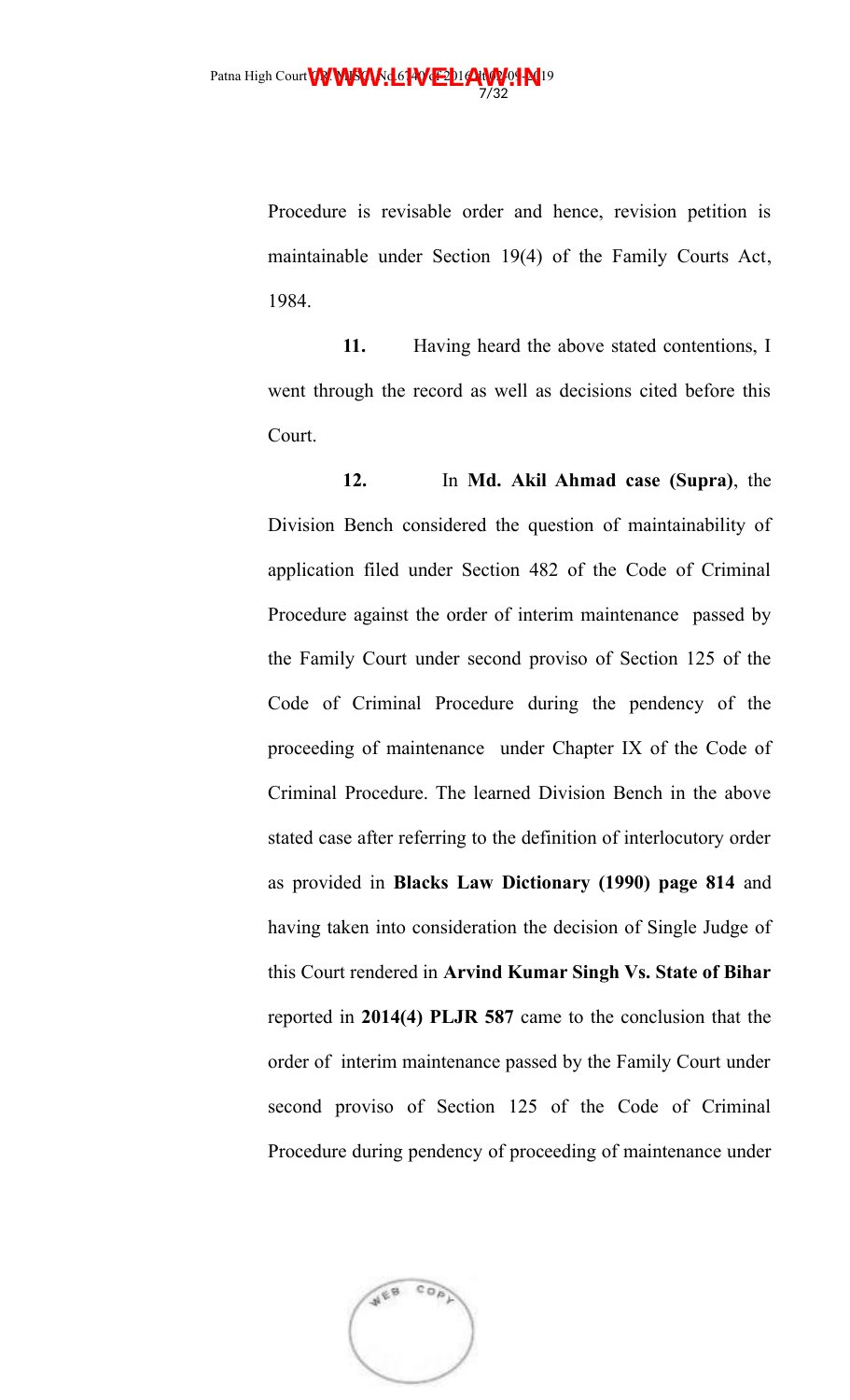Chapter IX of the Code of Criminal Procedure is an interlocutory order and in terms of Section 19(4) of Family Courts Act, the revision is barred against the aforesaid order. Furthermore, learned Division Bench in the aforesaid **Md. Akil Ahmad case (Supra)** held that Section 10(2) of the Family Courts Act permits the applicability of provisions of Code of Criminal Procedure, 1973 to the proceeding under Chapter IX of the Code of Criminal Procedure before a Family Court and, therefore, in terms of Sub Section 2 of Section 10 of the Family Courts Act, the provisions of the Code of Criminal Procedure are not applicable before the High Court as to test the propriety and correctness of any order passed under the proceeding of Chapter IX of the Code by the Family Court.

**13.** For better appreciation, I would like to reproduce paragraph 18, 19 and 20 of the **Md. Akil Ahmad case (Supra)** which runs as follows:-

> 18. For deciding the issue as referred above, we may take notice of Section 10 of the Act, which reads thus: "Section 10. Procedure generally-(1) Subject to the other provisions of this Act and the rules, the provisions of the Code of Civil Procedure, 1908 (5 of 1908) and of any other law for the time being in force shall apply to the suits and proceedings other than the proceeding under Chapter IX of the Code of Criminal Procedure, 1973 (2 of 1974), before a Family Court and for the purposes of the said

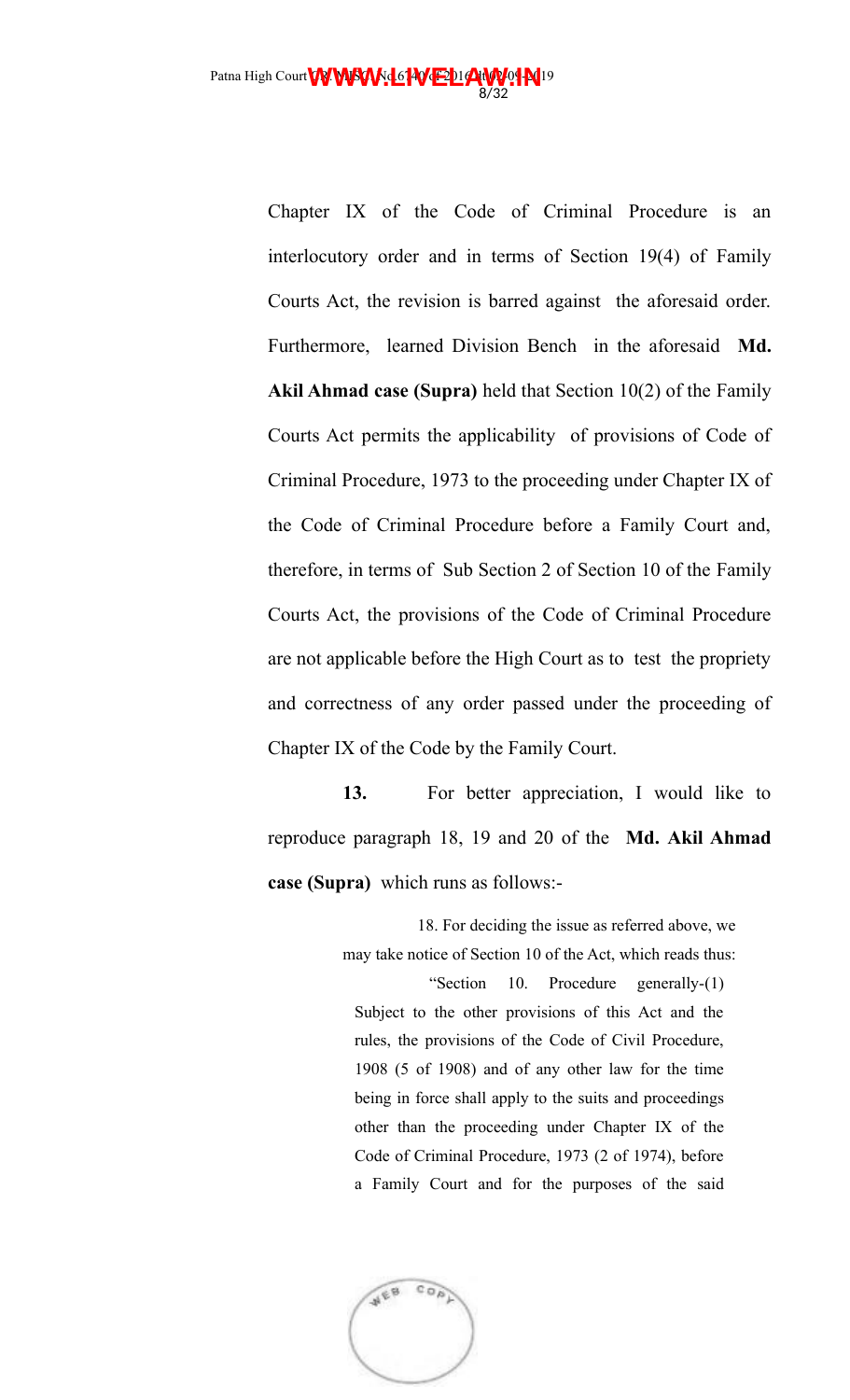Patna High Court **WWW.NAL6PVELLAW09M**19 9/32

> provisions of the Code, a Family Court shall be deemed to be a Civil Court and shall have all the powers of such Court.

> (2) Subject to the other provisions of this Act and the rules, the provisions of the Code of Criminal Procedure, 1973 (2 of 1974) or the rules made there under, shall apply to the proceedings under Chapter IX of that Code before a Family Court.

> (3) Nothing in sub-section (1) or subsection (2) shall prevent a Family Court from laying down its own procedure with a view to arrive at a settlement in respect of the subject matter of the suit or proceedings or at the truth of the facts alleged by the one party and denied by the other."

19. From bare reading of Section 10(2) of the Act, it appears that the provisions of Code of Criminal Procedure 1973 or the rules made there under are made applicable to the proceedings under Chapter IX of the Code, only before a Family Court. Therefore, in terms of sub–section 2 of Section 10 of the Act, the provisions of the Code of Criminal Procedure are not applicable before the High Court as to test the propriety and correctness of any order passed under the proceedings of Chapter IX of the Code, by a Family Court. An appeal against the judgment or order of the Family Court is filed before the High Court in terms of Section 19(1) of the Act, not under the provisions of Code of Criminal Procedure; similarly, a revision application is filed against an order of the Family Court, relating to proceedings of Chapter IX of the Code, under Section 19(4) of the Act not under the provisions of Code of Criminal Procedure. Therefore, the application of provisions of the Code of Criminal Procedure is confined only to the Family Court in the proceedings under Chapter IX of that Code.

20. It is worth to take notice of Section 20 of

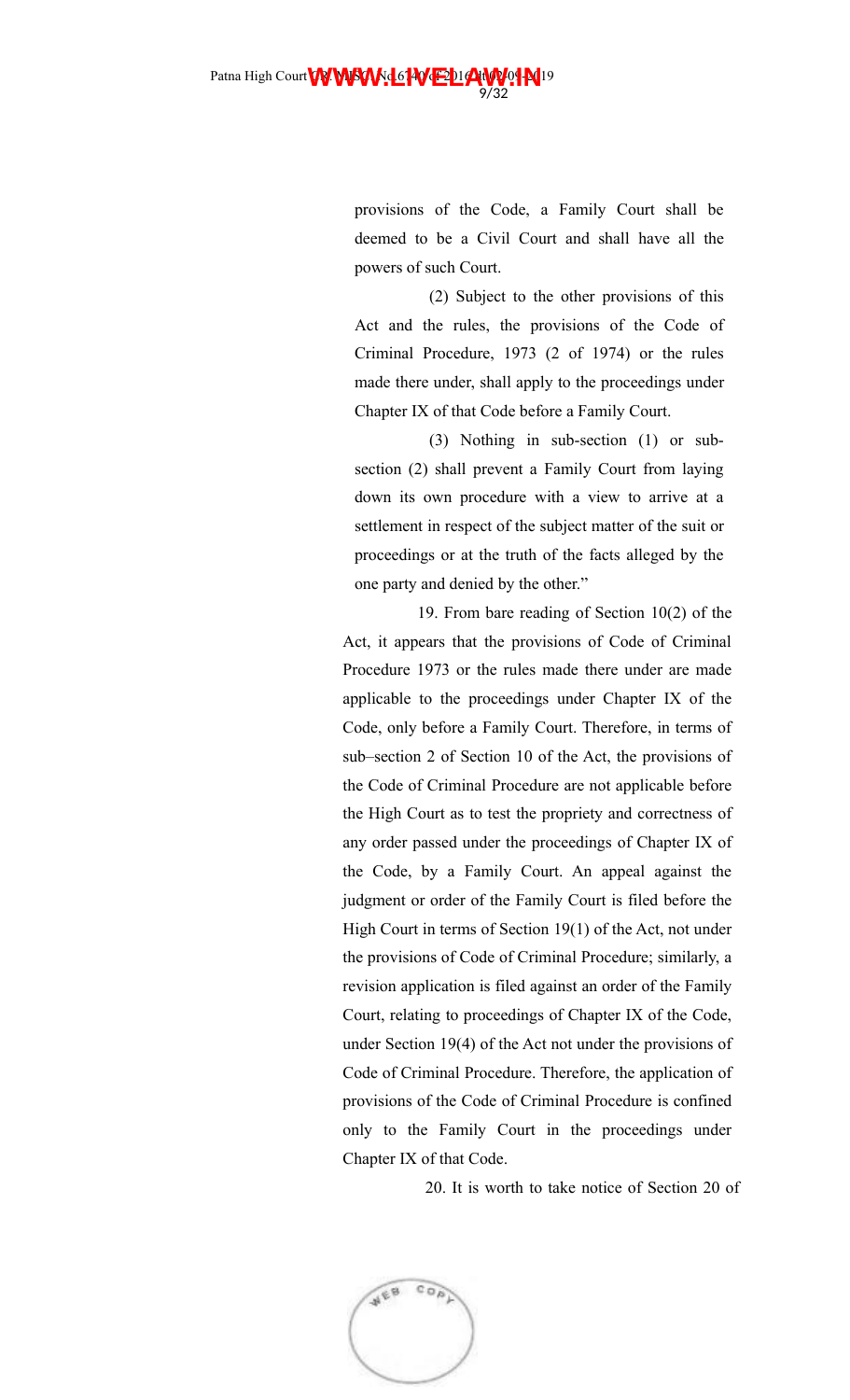the Family Courts Act, which reads thus:

"20. Act to have overriding effect.- The provisions of this Act shall have effect notwithstanding anything inconsistent therewith contained in any other law for the time being in force or in any instrument having effect by virtue of any law other than this Act."

**14.** Furthermore, the learned Division Bench in the case of **Md. Akil Ahmad (Supra)** having relied upon a decision reported in 1990(2) PLJR 693 held that if a person is aggrieved by order of the interim maintenance passed under second proviso of Section 125 of the Code of Criminal Procedure, he may make an application under Article 227 of the Constitution of India. I would like to refer paragraphs 22 and 23 of the decision rendered in **Md. Akil Ahmad case (Supra)**, which runs as follows:

> "**22**. Under the similar situation a Full Bench of this Court had occasion to determine the issue: "Whether an appeal would be available under Section 19 (1) of the Family Courts Act, 1984 against an order passed under Section 24 of the Hindu Marriage Act, 1955?" This Court while delivering judgment, reported in AIR 2010 Patna 184, held that an order passed by the Family Court, being interlocutory in nature, would be amenable to the writ jurisdiction under Article 227 of the Constitution of India.

> **23.** We would also like to refer a decision of this Court reported in 1990(2) PLJR 693, rendered by a larger Bench of this Court. In the said decision, Their

WEB  $CO<sub>0</sub>$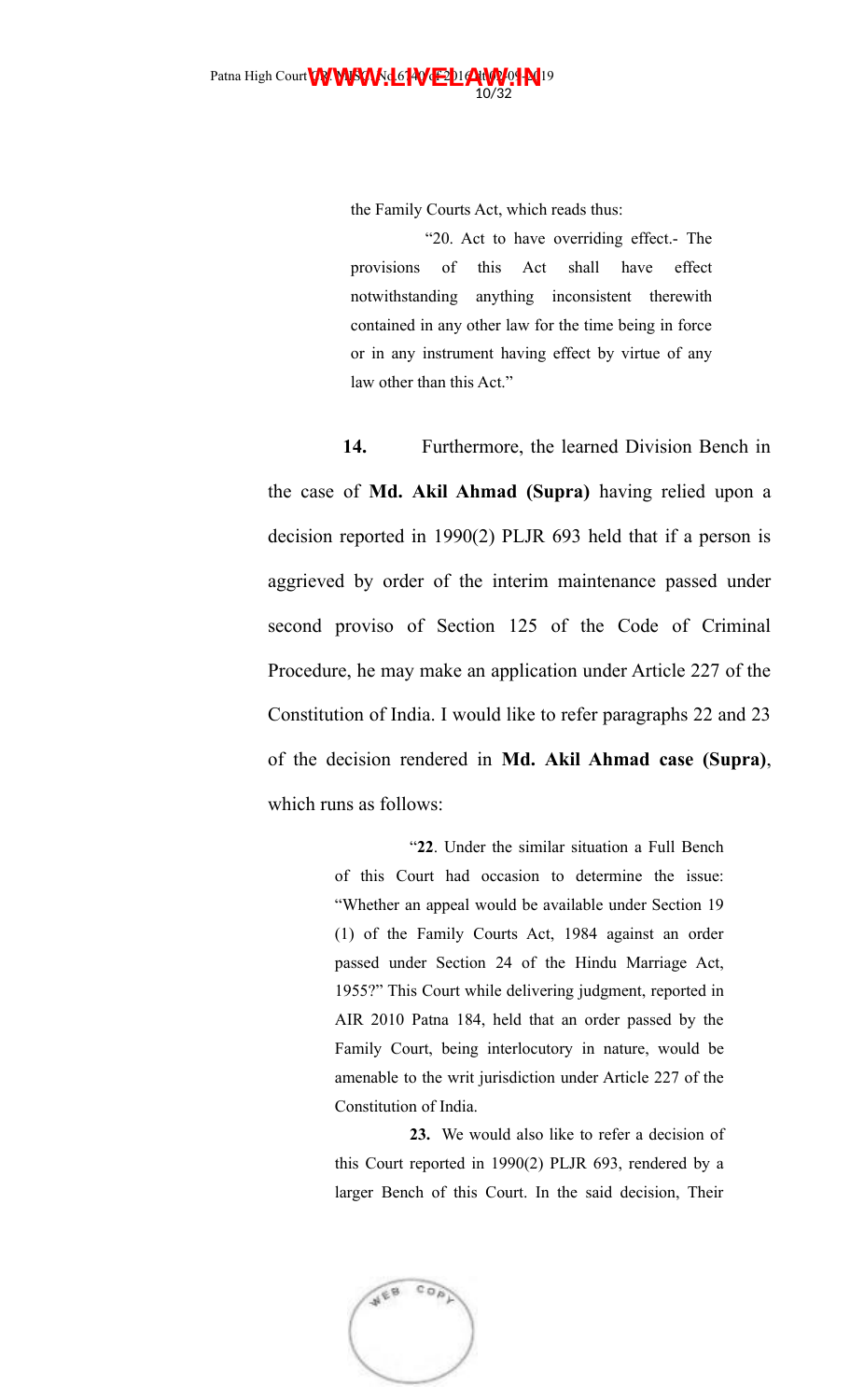Lordships, in paragraph 16, held as under:

"16. Whether the High Court can exercise such power of superintendence only when no appeal or revision has been provided under the Code against orders passed by such criminal courts or even in cases where the persons concerned have availed the remedy provided under the Code for setting aside such orders? It may be urged that in the aforesaid two Full Bench decisions of this Court and in the case of Chandra Shekhar Singh & Another (supra) before the Supreme Court, no internal remedy by way of appeal or revision had been provided, rather there was a bar so far exercise of appellate or revisional power of this Court under the old Code is concerned, in my view whether a bar has been placed or not on exercise of the appellate or revisional power under the Code itself is not of much consequence so far as the power of this Court under Article 227 of the Constitution is concerned. But there may be three situations under which the power under Article 227 may be invoked. Firstly, where no appeal or revision has been provided against the order in question, secondly, where the person aggrieved has already filed a revision application before Sessions Judge and his revision application to this Court against the order passed by the Sessions Judge is barred under Section 397(3) of the Code. The third eventuality may be where although a revision application or an application under Section 482 of the Code is maintainable before this Court, still an application under Article 227 is filed. In my view, there is no question exercise of power under Article 227 in the third category of cases, the remedy being available to petitioner under the provisions of the Code itself. So far the cases falling in the first category i.e., where no appeal or revision has been provided as has been said by the Supreme Court, it will require an exceptional case before power under Article

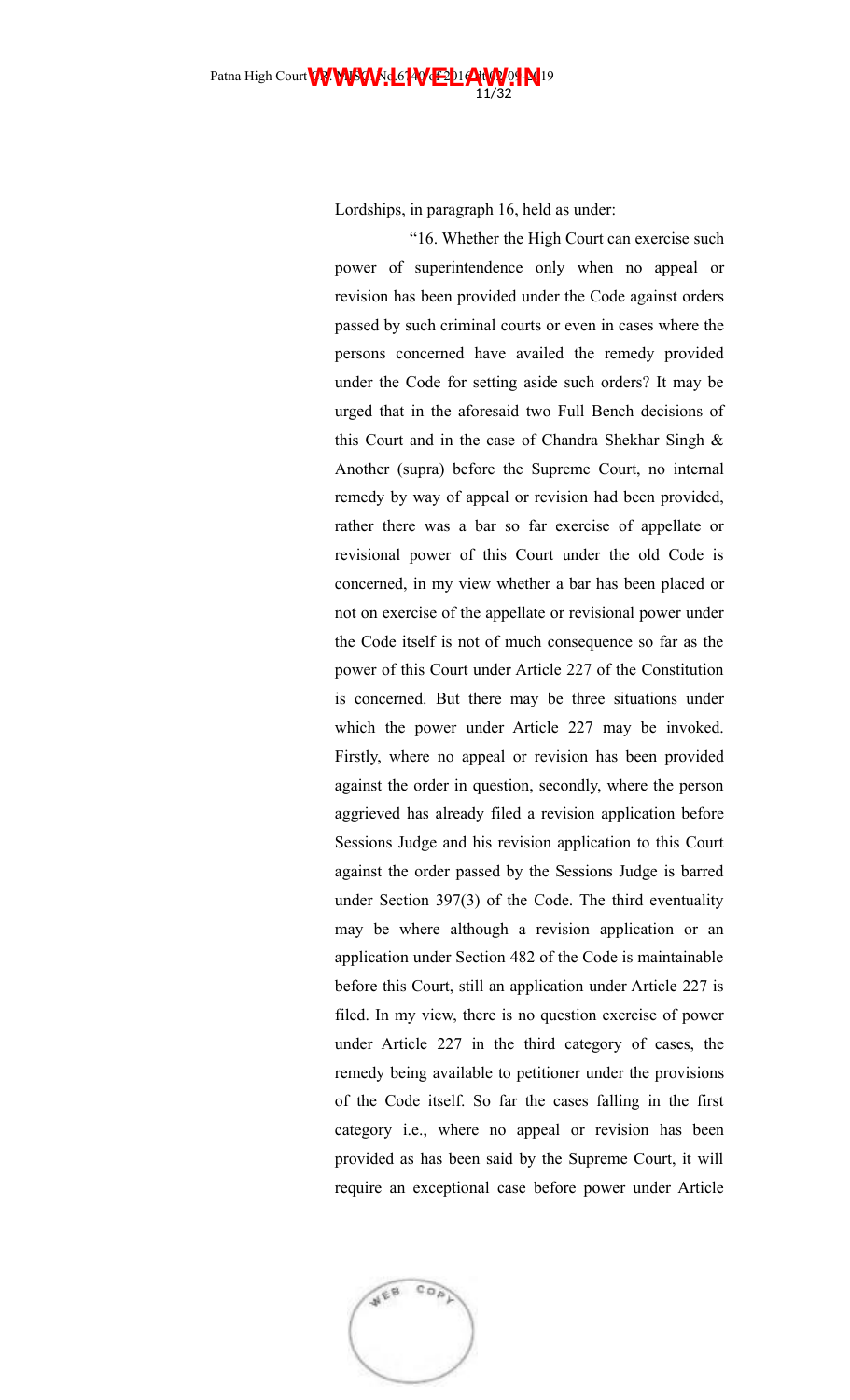Patna High Court **WWW.NAL6PVELLAW.04N**19 12/32

> 227 is to be exercised. In respect of the cases coming under second category i.e., the revision application have already been dismissed by the Sessions Judge, and bar under Section 397(3) is applicable for interference under Article 227, very exceptional circumstances must exist in view of the judgment of the Supreme Court in the case of Jagir Singh(Supra)".

**15.** Now the question for determination is as to whether the petition under Section 482 of the Code of Criminal Procedure can be filed before the High Court against the order of interim maintenance passed by Family Court under second proviso of Section 125 of the Code of Criminal Procedure and the view expressed by the Division Bench in **Md. Akil Ahmad case (Supra)** needs reconsideration.

**16.** I have noticed that in **Md. Akil Ahmad case (Supra)**, the Division Bench has given specific finding that in terms of Section 10(2) of the Family Courts Act, the provision of Section 482 Code of Criminal Procedure cannot be exercised by the High Court against the order of interim maintenance passed by Family Court under second proviso of Section 125 of the Code of Criminal Procedure as the provisions of Code of Criminal Procedure 1973 or the Rules made thereunder are made applicable to the proceedings under Chapter IX of the Code, only before a Family Court and, therefore, in terms of sub

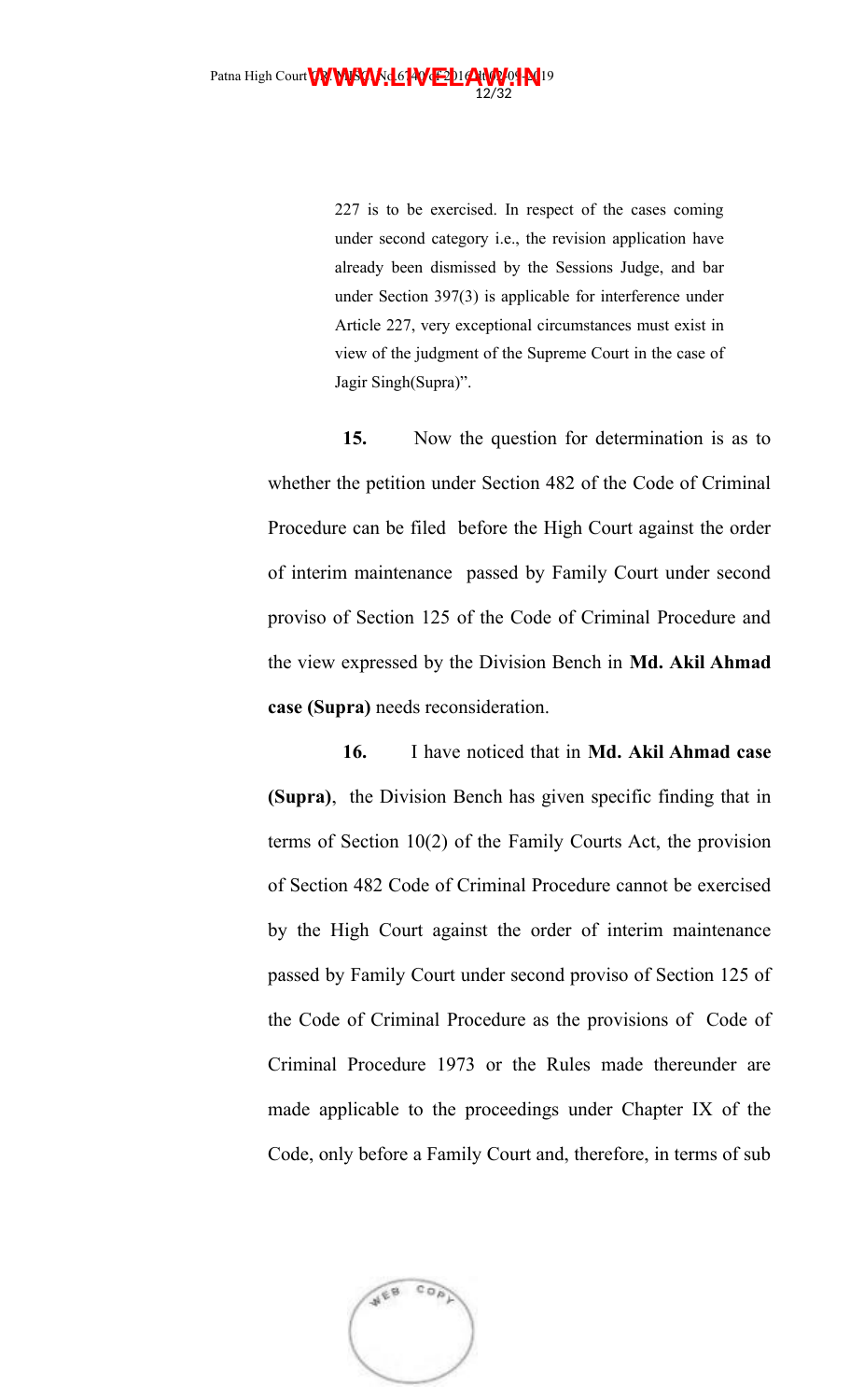Section 2 of Section 10 of the Act, the provisions of the Code of Criminal Procedure are not applicable before the High Court as to test the propriety and correctness of any order passed under the proceeding of Chapter IX of the Code of Criminal Procedure and, furthermore, revision application under Section 19(4) of the Family Court is filed against an order of Family Court and not under the provisions of Code of Criminal Procedure. However, I have to see as to whether a petition under Section 482 of the Code of Criminal Procedure can be filed against the order passed by Family Court under second proviso of Section 125 of the Code of Criminal Procedure.

**17.** Here, I would like to mention that the above stated controversy arose before several other High Courts of this country and the different High Courts answered the question in their own ways.

**18.** In case of **Manish Aggarwal Vs. Seema Aggarwal and others** decided on 13.9.2012 in **FAO No. 388 of 2012; M No. 15667 of 2012 and CM No. 15668 of 2012**, the Division Bench of Delhi High Court having considered the divergent views of different High Courts of this country came to conclusion that the remedy of criminal revision would be available against both the interim and final order passed under

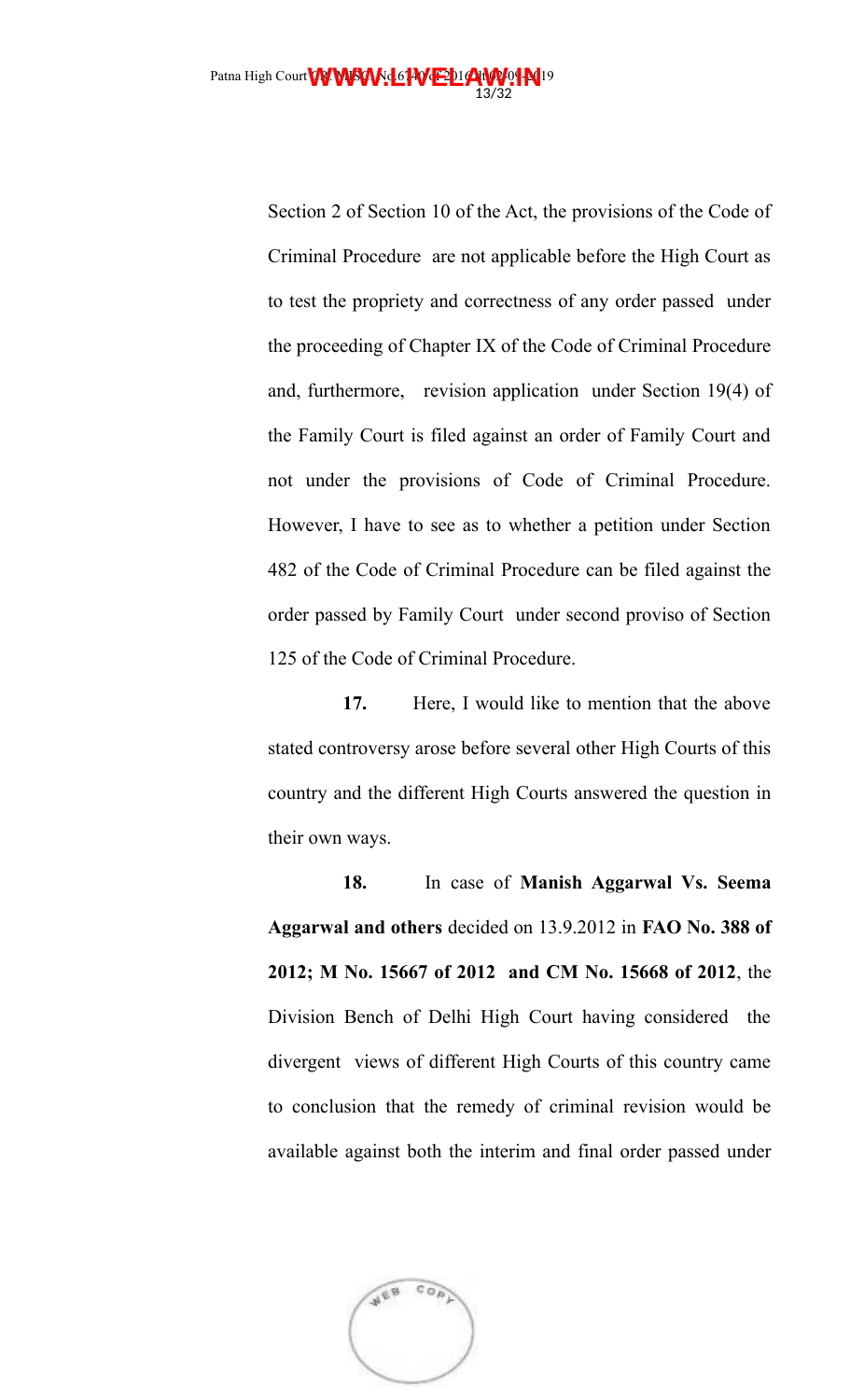Sections 125 to 128 of the Code of Criminal Procedure under sub Section (4) of Section 19 of the Family Courts Act. The Division Bench of Delhi High Court in the aforesaid case also held that the interim maintenance order passed under second proviso of Section 125 of the Code of Criminal Procedure is not an interlocutory order rather it is an intermediate order against which revision can be filed.

**19.** The Second proviso of Section 125 of the Code of Criminal Procedure inserted by the amending Act, 1950 of 2001 with effect from 24.9.2001, specifically, empowers the Magistrate to grant interim maintenance pending consideration of application under Section 125 of the Code of Criminal Procedure. For better appreciation of the matter, I would like to refer the provisions of Sections 125 to 128 of the Code of Criminal Procedure, which runs as follows:

### **"125. Order for maintenance of wives, children and parents.**—

(1) If any person having sufficient means neglects or refuses to maintain—

(a) his wife, unable to maintain herself, or

(b) his legitimate or illegitimate minor child, whether married or not, unable to maintain itself, or

(c) his legitimate or illegitimate child (not being a married daughter) who has attained majority, where such child is, by reason of any physical or mental abnormality or injury unable to maintain itself, or

(d) his father or mother, unable to maintain himself or herself, a Magistrate of the first class

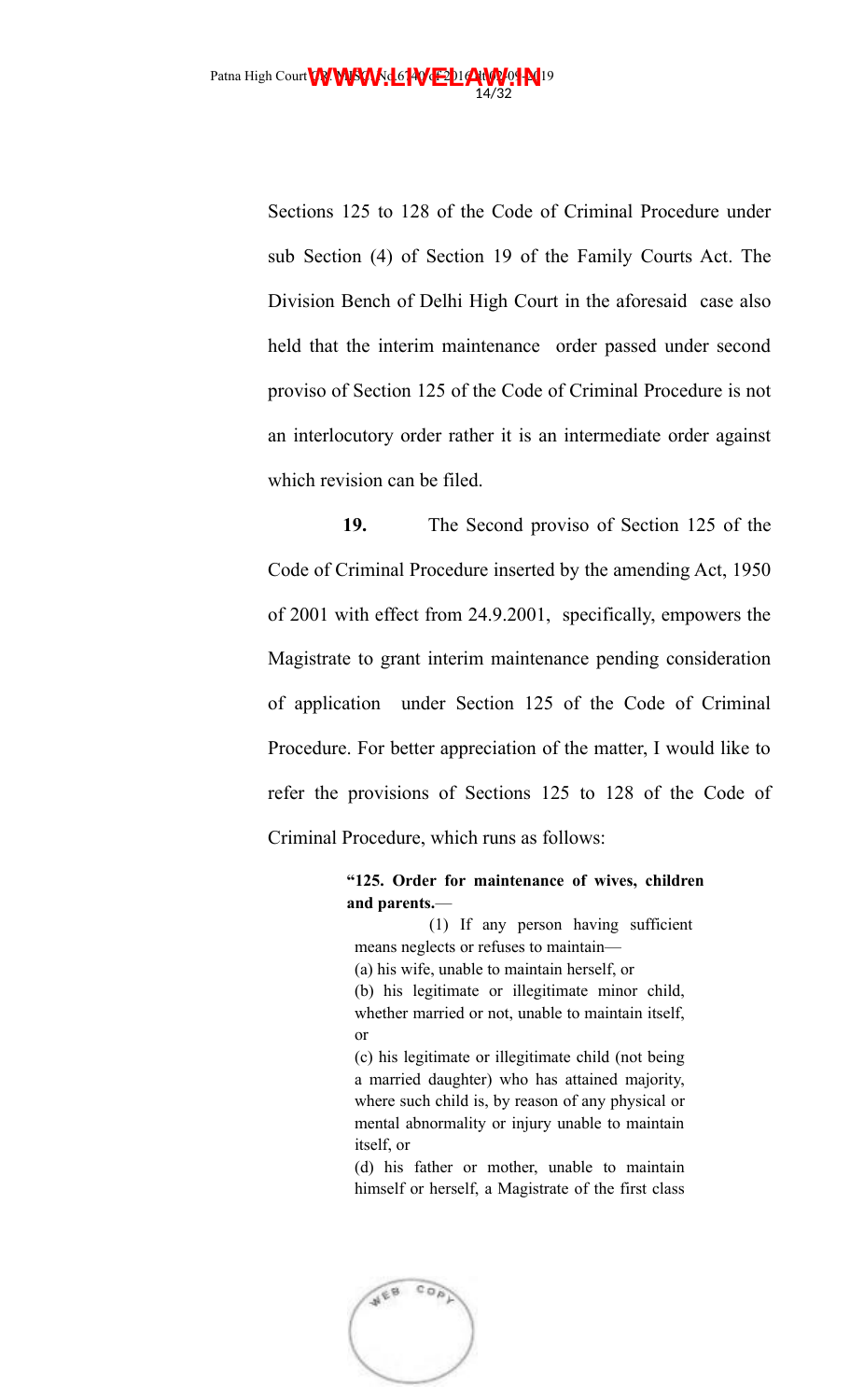may, upon proof of such neglect or refusal, order such person to make a monthly allowance for the maintenance of his wife or such child, father or mother, at such monthly rate [\*\*\*], as such Magistrate thinks fit, and to pay the same to such person as the Magistrate may from time to time direct:

Provided that the Magistrate may order the father of a minor female child referred to in clause (b) to make such allowance, until she attains her majority, if the Magistrate is satisfied that the husband of such minor female child, if married, is not possessed of sufficient means:

[Provided further that the Magistrate may, during the pendency of the proceeding regarding monthly allowance for the maintenance under this sub-section, order such person to make a monthly allowance for the interim maintenance of his wife or such child, father or mother, and the expenses of such proceeding which the Magistrate considers reasonable, and to pay the same to such person as the Magistrate may from time to time direct:

Provided also that an application for the monthly allowance for the interim maintenance and expenses of proceeding under the second proviso shall, as far as possible, be disposed of within sixty days from the date of the service of notice of the application to such person.]

Explanation.—For the purposes of this Chapter,- ( a) "minor" means a person who, under the provisions of the Indian Majority Act, 1875 (9 of 1875) is deemed not to have attained his majority;

(b) "wife" includes a woman who has been divorced by, or has obtained a divorce from, her husband and has not remarried.

[(2) Any such allowance for the maintenance or interim maintenance and expenses of proceeding shall be payable from the date of the order, or, if

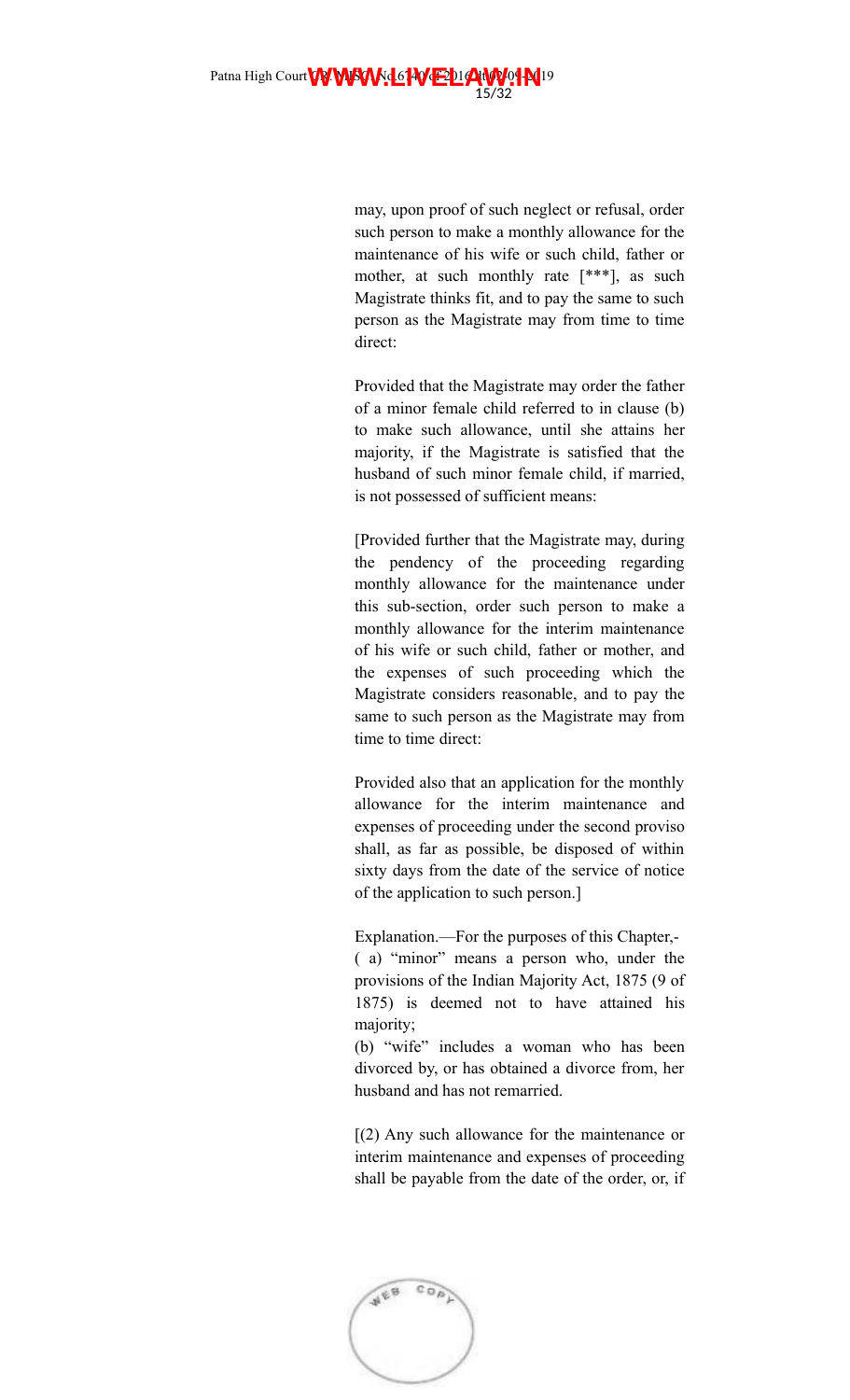so ordered, from the date of the application for maintenance or interim maintenance and expenses of proceeding, as the case may be.]

(3) If any person so ordered fails without sufficient cause to comply with the order, any such Magistrate may, for every breach of the order, issue a warrant for levying the amount due in the manner provided for levying fines, and may sentence such person, for the whole or any part of each month's 4[allowance for the maintenance or the interim maintenance and expenses of proceeding, as the case may be,] remaining unpaid after the execution of the warrant, to imprisonment for a term which may extend to one month or until payment if sooner made:

Provided that no warrant shall be issued for the recovery of any amount due under this section unless application be made to the Court to levy such amount within a period of one year from the date on which it became due:

Provided further that if such person offers to maintain his wife on condition of her living with him, and she refuses to live with him, such Magistrate may consider any grounds of refusal stated by her, and may make an order under this section notwithstanding such offer, if he is satisfied that there is just ground for so doing. Explanation.— If a husband has contracted marriage with another woman or keeps a mistress, it shall be considered to be just ground for his wife' s refusal to live with him.

(4 ) No wife shall be entitled to receive an 1 [allowance for the maintenance or the interim maintenance and expenses of proceeding, as the case may be,] from her husband under this section if she is living in adultery, or if, without any sufficient reason, she refuses to live with her husband, or if they are living separately by mutual consent.

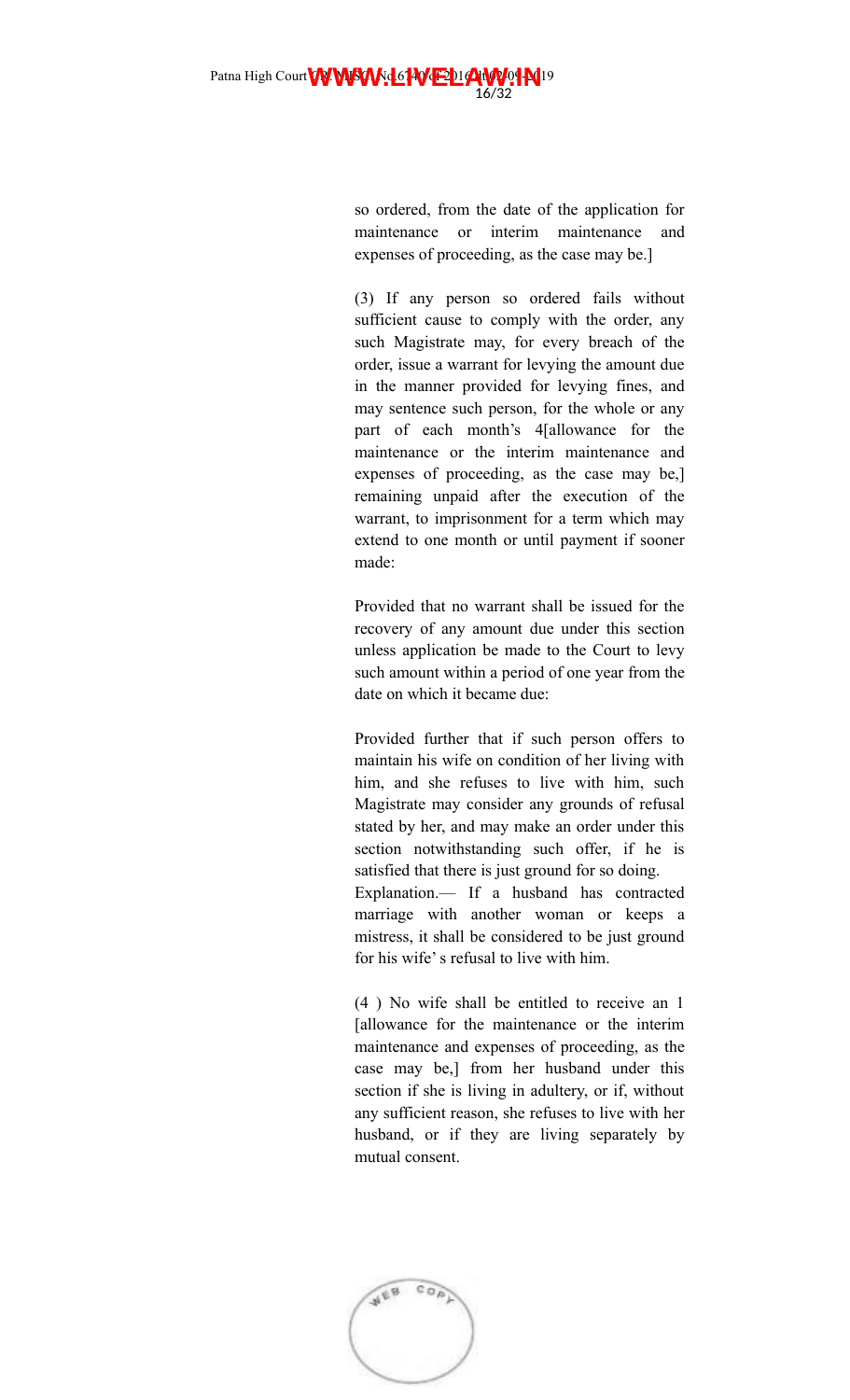(5 ) On proof that any wife in whose favour an order has been made under this section in living in adultery, or that without sufficient reason she refuses to live with her husband, or that they are living separately by mutual consent.

**126. Procedure.—** (1) Proceedings under section 125 may be taken against any person in any district—

(a ) where he is, or

(b ) where he or his wife resides, or

(c ) where he last resided with his wife, or as the case may be, with the mother of the illegitimate child.

(2) All evidence in such proceedings shall be taken in the presence of the person against whom an order for payment of maintenance is proposed to be made, or, when his personal attendance is dispensed with, in the presence of his pleader, and shall be recorded in the manner prescribed for summons-cases:

Provided that if the Magistrate is satisfied that the person against whom an order for payment of maintenance is proposed to be made is wilfully avoiding service, or wilfully neglecting to attend the Court, the Magistrate may proceed to hear and determine the case ex parte and any order so made may be set aside for good cause shown on an application made within three months from the date thereof subject to such terms including terms as to payment of costs to the opposite party as the Magistrate may think just and proper.

(3 ) The Court in dealing with applications under section 125 shall have power to make such order as to costs as may be just.

**127. Alteration in allowance .—** [(1 ) On proof of a change in the circumstances of any person, receiving, under section 125 a monthly allowance for the maintenance or interim maintenance, or ordered under the same section to pay a monthly allowance for the maintenance,

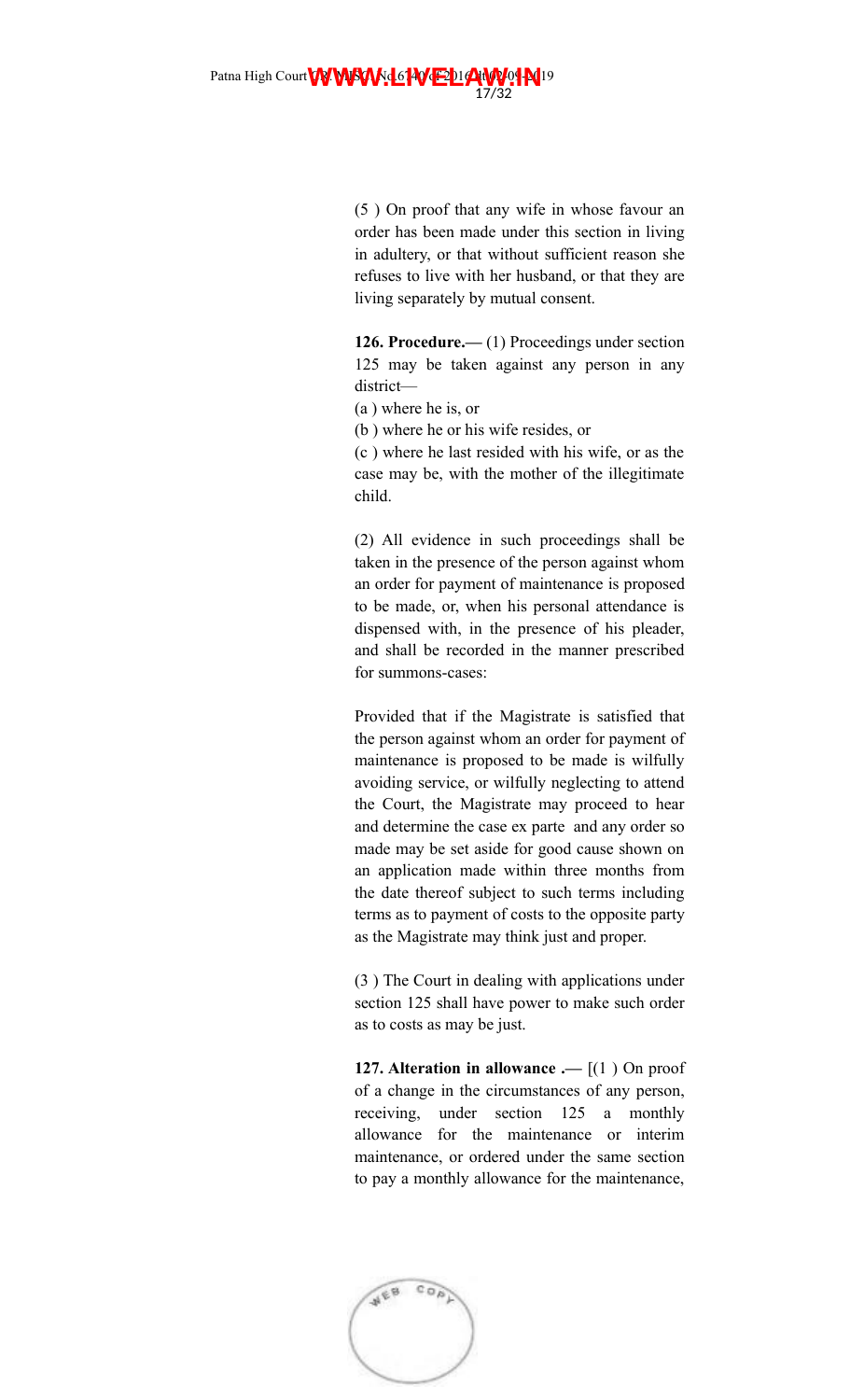or interim maintenance, to his wife, child, father or mother, as the case may be, the Magistrate may make such alteration, as he thinks fit, in the allowance for the maintenance or the interim maintenance, as the case may be.]

(2 ) Where it appears to the Magistrate that, in consequence of any decision of a competent Civil Court, any order made under section 125 should be cancelled or varied, he shall cancel the order or, as the case may be, vary the same accordingly.

(3 ) Where any order has been made under section 125 in favour of a woman who has been divorced by, or has obtained a divorce from, her husband, the Magistrate shall, if he is satisfied that—

 (a ) the woman has, after the date of such divorce, remarried, cancel such order as from the date of her remarriage;

(b ) the woman has been divorced by her husband and that she has received, whether before or after the date of the said order, the whole of the sum which, under any customary or personal law applicable to the parties, was payable on such divorce, cancel such order,—

(i ) in the case where such sum was paid before such order, from the date on which such order was made:

(ii ) in any other case, from the date of expiry of the period, if any, for which maintenance has been actually paid by the husband to the woman; (c ) the woman has obtained a divorce from her husband and that she had voluntarily surrendered her rights to 1 [maintenance or interim maintenance, as the case may be,] after her divorce, cancel the order from the date thereof.

(4 ) At the time of making any decree for the recovery of any maintenance or dowry by any person, to whom a [monthly allowance for the maintenance and interim maintenance or any of them has been ordered] to be paid under section 125, the Civil Court shall take into account the

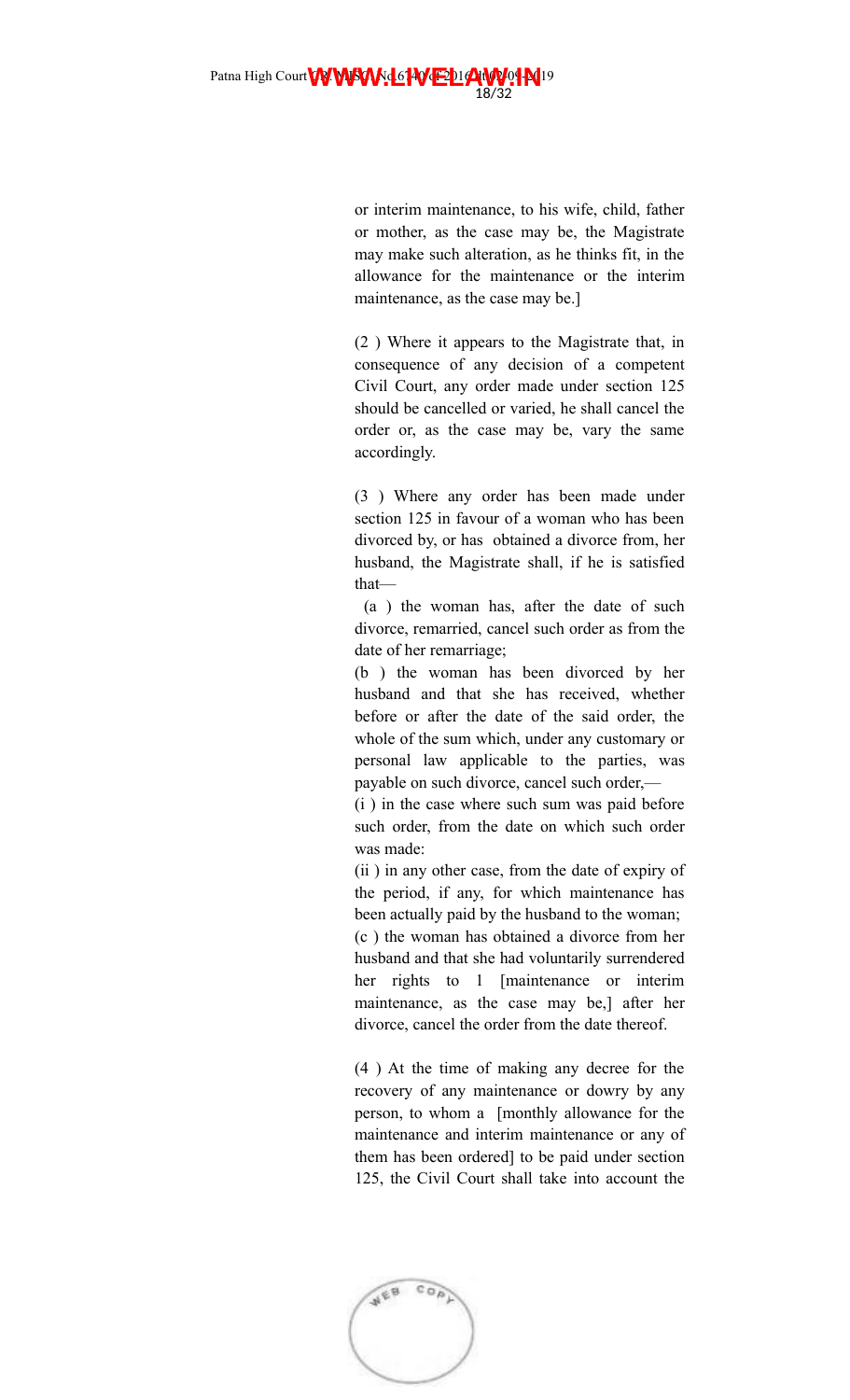Patna High Court **WWW.NAL6PVELLAW.04N**19 19/32

> sum which has been paid to, or recovered by, such person [as monthly allowance for the maintenance and interim maintenance or any of them, as the case may be, in pursuance of] the said order.

> **128. Enforcement of order of maintenance**.— A copy of the order of 3 [maintenance or interim maintenance and expenses of proceedings, as the case may be,] shall be given without payment to the person in whose favour it is made, or to his guardian, if any, or to the person to 4 [whom the allowance for the maintenance or the allowance for the interim maintenance and expenses of proceeding, as the case may be,] is to be paid; and such order may be enforced by any Magistrate in any place where the person against whom it is made may be, on such Magistrate being satisfied as to the identity of the parties and the non-payment of the 5 [allowance, or as the case may be, expenses, due]."

**20.** Furthermore, I would like to refer sub Section

(2) of Section 7 of the Family Courts Act, 1984, which runs as

## follows

### **7. Jurisdiction**

(1) ….. ……. …….. ……….. ……….. …….. …….

(2) Subject to the other provisions of this Act, a Family Court shall also have and exercise-

(a) the jurisdiction exercisable by a Magistrate of the First Class under Chapter IX (relating to order for maintenance of wife, children and parents) of the Code of Criminal Procedure, 1973 (2 of 1974); and

(b) such other jurisdiction as may be conferred on it by any other enactment."

# **21.** Furthermore, I would like to refer sub Section

(2) of Section 10 of the Family Courts Act, 1984, which runs as

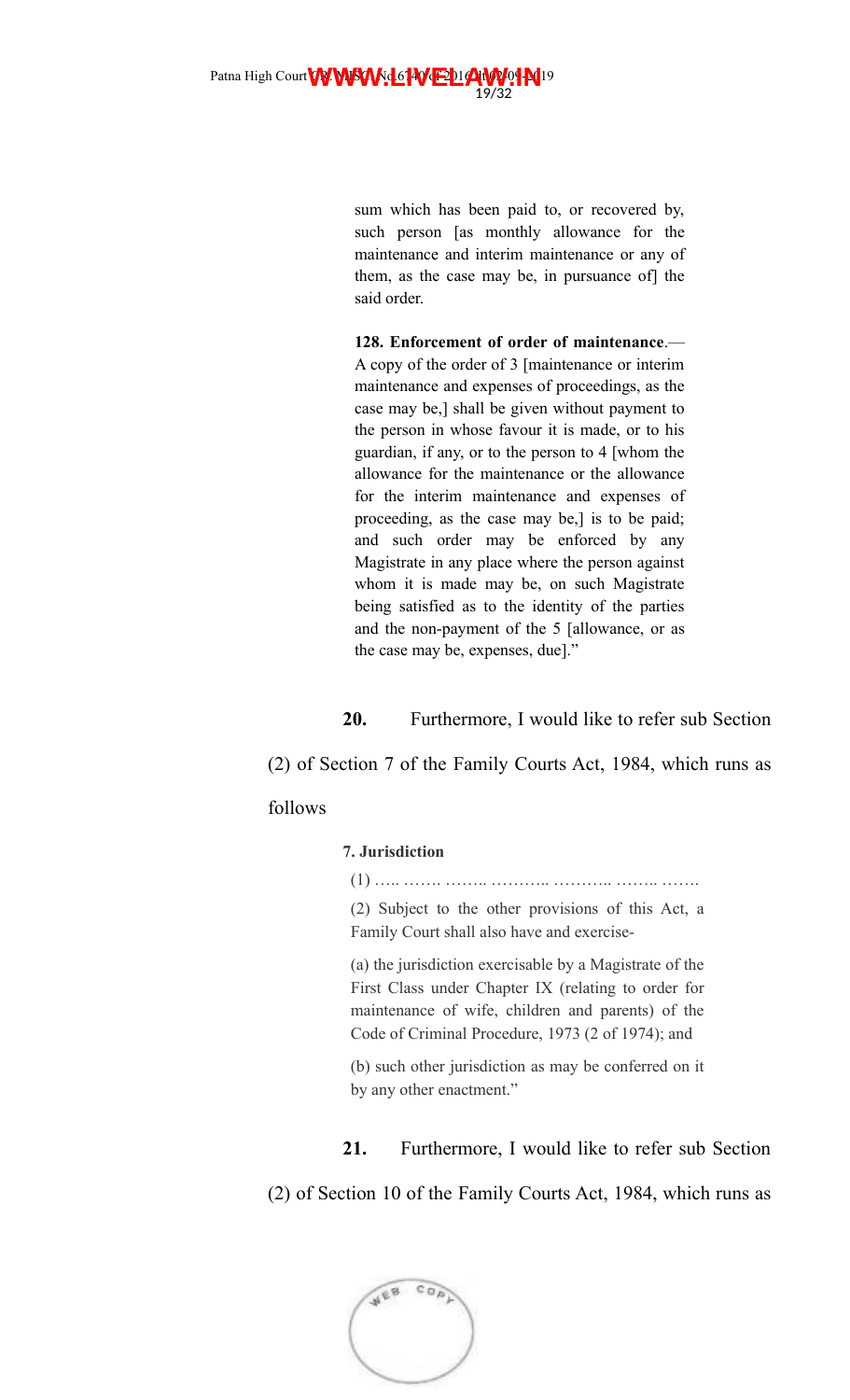follows:-

#### **"10. Procedure generally**

(2) Subject to the other provisions of this Act and the rules, the provisions of the Code of Criminal Procedure, 1973, (2 of 1974) or the rules made thereunder, shall apply to the proceedings under Chapter IX of that Code before a Family Court."

**22.** Section 14 of the Family Courts Act permits the application of Indian Evidence Act, 1872, whereas Sections 15 and 16 of the Family Courts Act speak about the procedure to record oral evidence in suits or proceeding before a Family Court. Section 17 of the Family Courts Act speaks about the contents of judgment pronounced by the Family Court whereas Section 18 of the Act speaks about the execution of decrees and orders passed by the Family Court. Section 19 of the Act prescribes the procedure of appeals and revisions. Here, I would like to refer Section 19 of the Family Courts Act, which runs as follows:-

#### "**19. Appeal**

(1) Save as provided in sub-section (2) and notwithstanding anything contained in the Code of Civil Procedure, 1908 (5 of 1908) or in the Code of Criminal Procedure, 1973 (2 of 1974), or in any other law, an appeal shall lie from every judgment or order, not being an interlocutory order, of a Family Court to the High Court both on facts and on law.

(2) No appeal shall lie from a decree or order passed by the Family Court with the consent of the parties 2[or from an order passed under Chapter IX of the

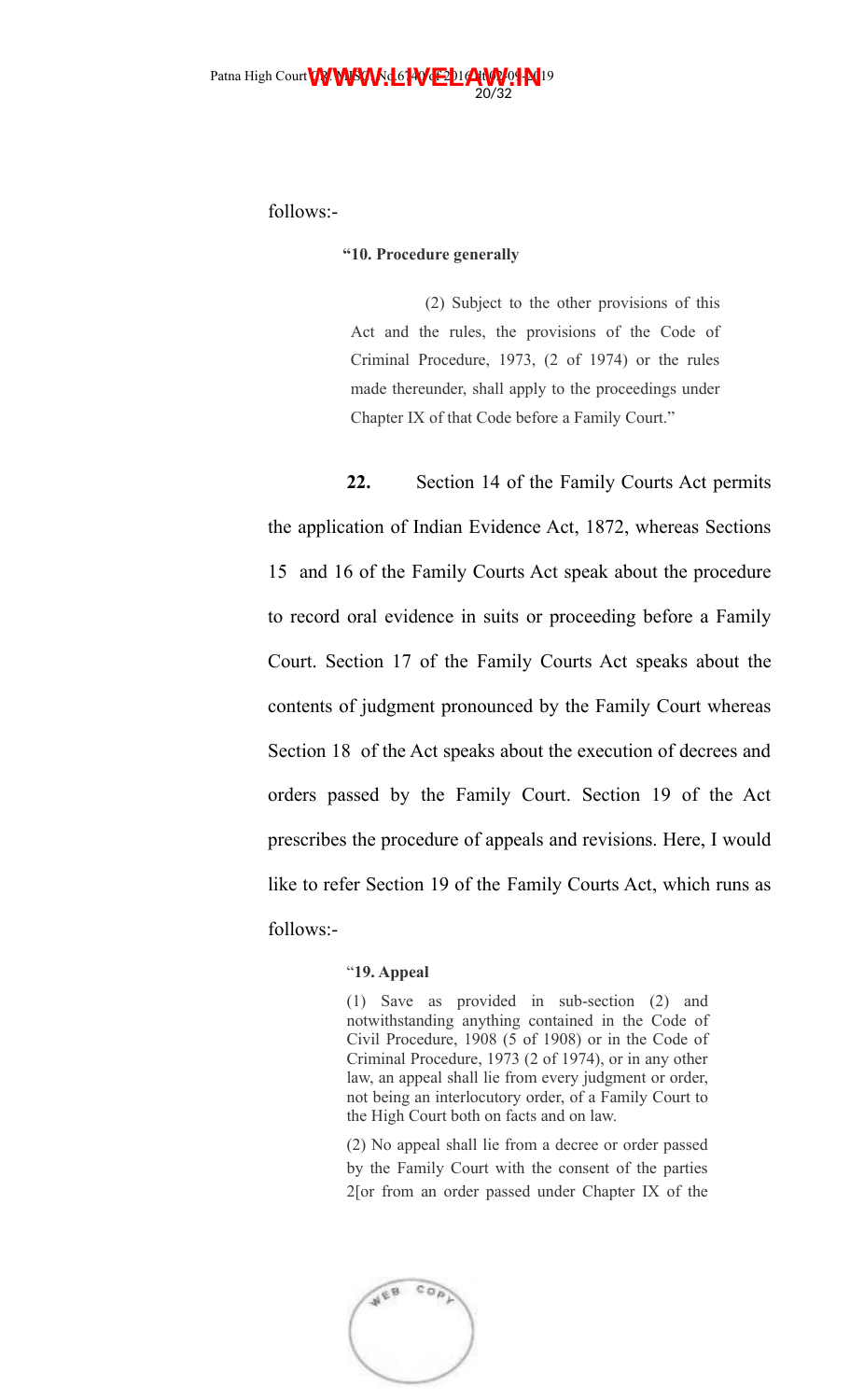Code of Criminal Procedure, 1973 (2 of 1974) :

**PROVIDED** that nothing in this sub-section shall apply to any appeal pending before a High Court or any order passed under Chapter IX of the Code of Criminal Procedure, 1973 (2 of 1974) before the commencement of the Family Courts (Amendment) Act, 1991.]

(3) Every appeal under this section shall be preferred within a period of thirty days from the date of judgment or order of a Family Court.

[(4) The High Court may, of its own motion or otherwise, call for and examine the record of any proceeding in which the Family Court situate with in its jurisdiction passed an order under Chapter IX of the Code of Criminal Procedure, 1973 for the purpose of satisfying itself as to the correctness, legality or propriety of the order, not being an interlocutory order, and, as to the regularity of such proceeding.]

 $[(5)]$  Except as aforesaid, no appeal or revision shall lie to any court from any judgment, order or decree of a Family Court.

 $[(6)]$  An appeal preferred under sub-section  $(1)$  shall be heard by a Bench consisting of two or more Judges."

**23.** From bare perusal of Section 19(2) of the Act,

it is obvious that no appeal shall lie from an order passed under Chapter IX of Code of Criminal Procedure, 1973 but Section 19(4) of the Act gives power to High Court to call for and examine the record of any proceeding in which the Family Court situate within its jurisdiction passed an order under Chapter IX of the Code of Criminal Procedure, 1973 for the purpose of satisfying itself as to the correctness, legality or

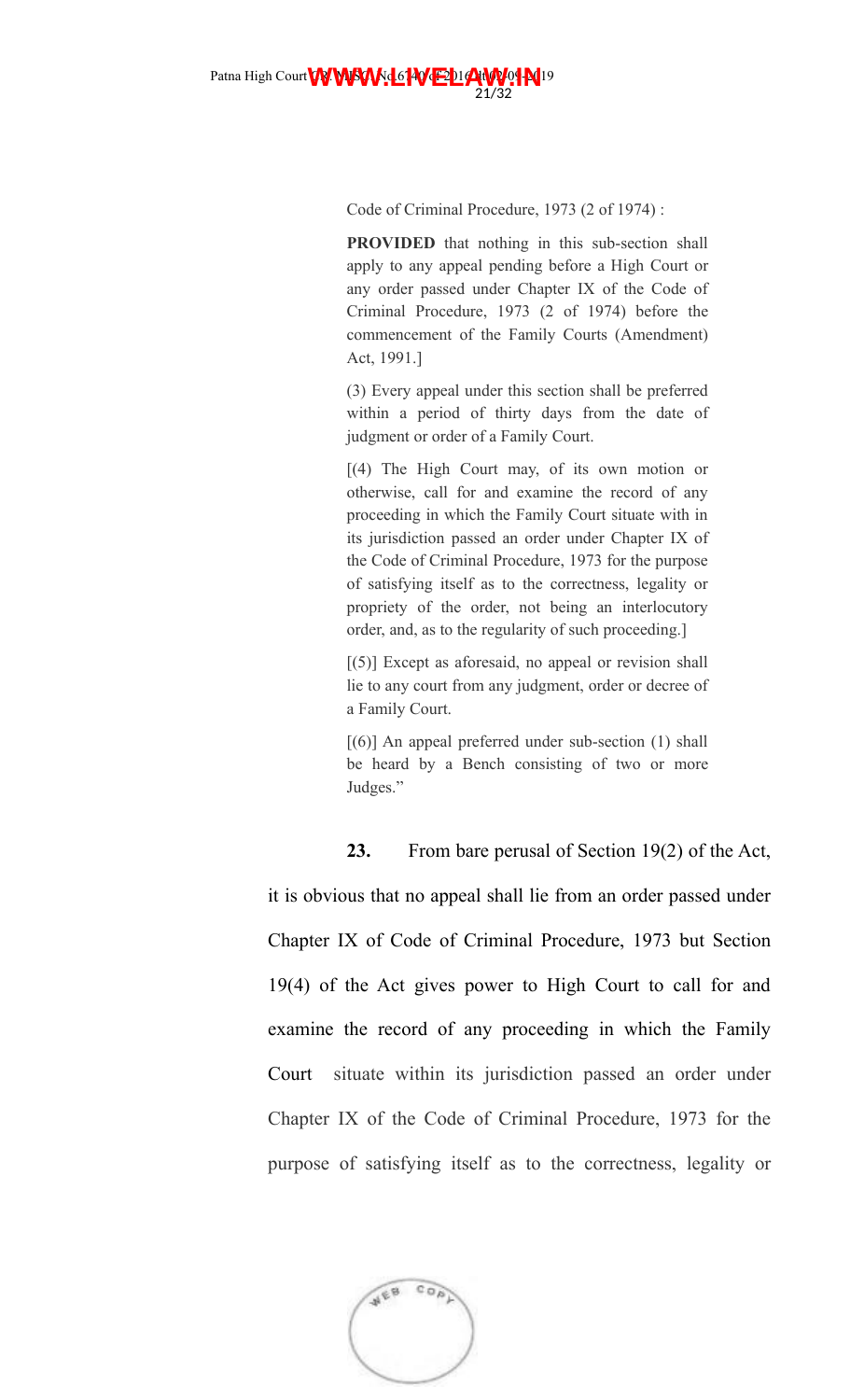propriety of the order, not being an interlocutory order, and, as to the regularity of such proceeding. Therefore, it is obvious from perusal of Section 19(4) of the Family Courts Act that revision petition can be filed against the order of Family Court passed under Chapter IX of the Code of Criminal Procedure, 1973 subject to condition that the order of Family Court should not be an interlocutory order. Now, question arises as to whether order passed by Family Court under second proviso of Section 125 of the Code of Criminal Procedure is an interlocutory order or not.

**24.** The word 'interlocutory order' has not been defined either in Family Courts Act, 1984 or in the Code of Criminal Procedure, 1973 but as per **Black"s Law Dictionary (1990) P. 814,** the word "interim" means "for the time being", "in the meantime", "meanwhile", "temporary", "provisional", "not final", "intervening". The word "interim" means "intervening" when it is used as a noun and when used as an adjective it means "temporary" or "provisional". As per **Advanced Law Lexicon (2005) Vol. II,** " interlocutory" means, not that which decides the cause, but that which only settles some intervening matter relating to the cause; a decree or judgment given provisionally during the course of legal action.

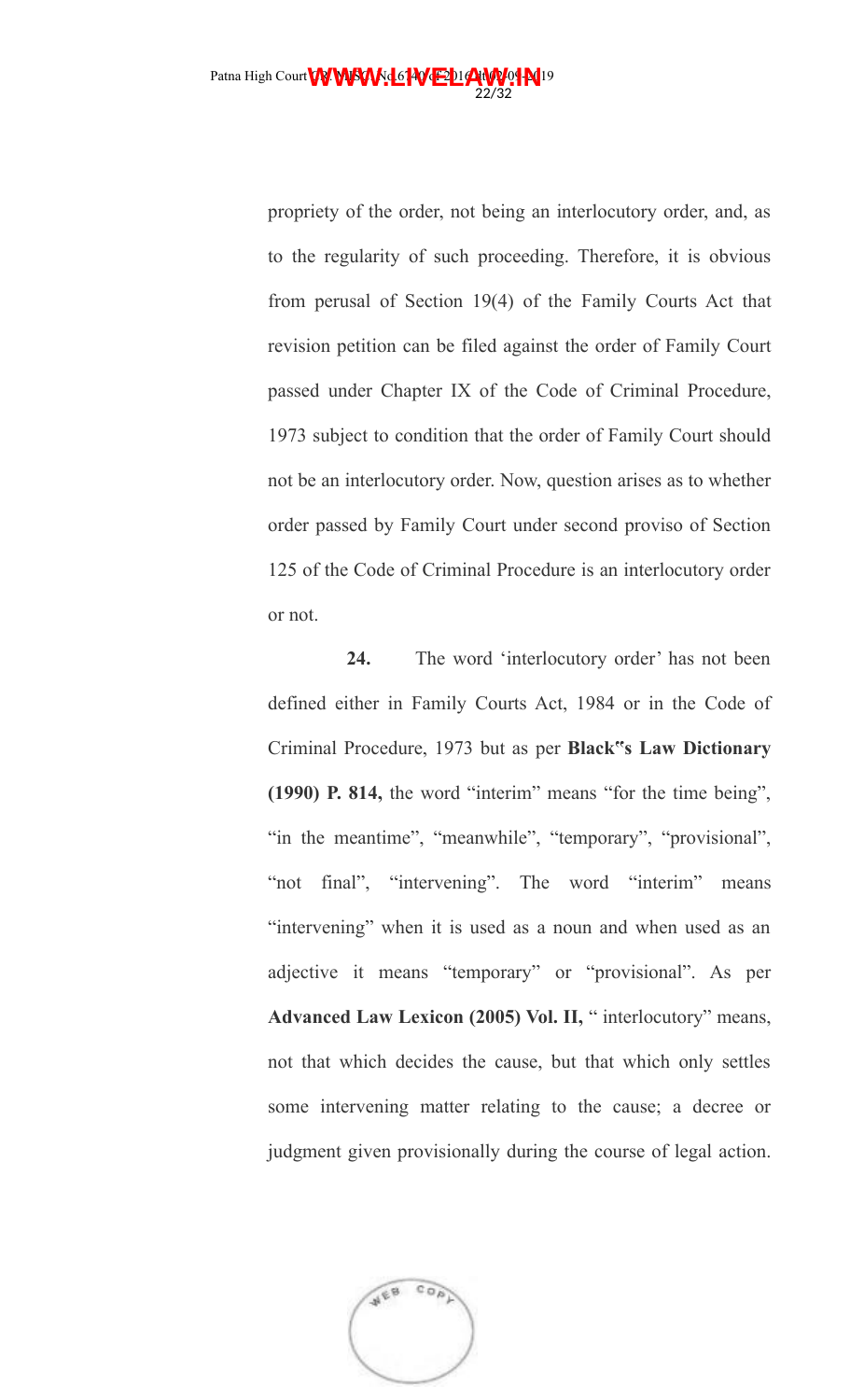The word 'interlocutory order' has also been defined in **Halsbury's Laws of England, Volume 22** of the third edition at page 742 and para 1606 of the same reads as under:

> "1606. Final or interlocutory. No definition is given in the Judicature Acts, or the orders and rules thereunder, of the terms "final" or "Interlocutory", and a judgment or order may be final for one purpose and interlocutory for another, or final as to part and interlocutory as to part. The meaning of the two words must therefore be considered separately in relation to the particular purpose for which it is required."

**25.** From comparative reading of the above stated definitions, I find that the definition of word 'interlocutory', given in **Black's Law dictionary**, is not explanatory in nature whereas an elaborate explanation has been given in **Halsbury's Laws of England**. The perusal of definition given in **Halsbury's Laws of England** goes to show that an order which substantially affects rights of an accused or party or decides certain rights of the parties during pendency, proceeding is not an interlocutory order. Furthermore, the meaning of interlocutory should be considered in relation to the particular purpose for which it is required.

**26.** Here, I would like to mention that the Full bench of Allahabad High Court in **Smt. Kiran Bala Srivastava**

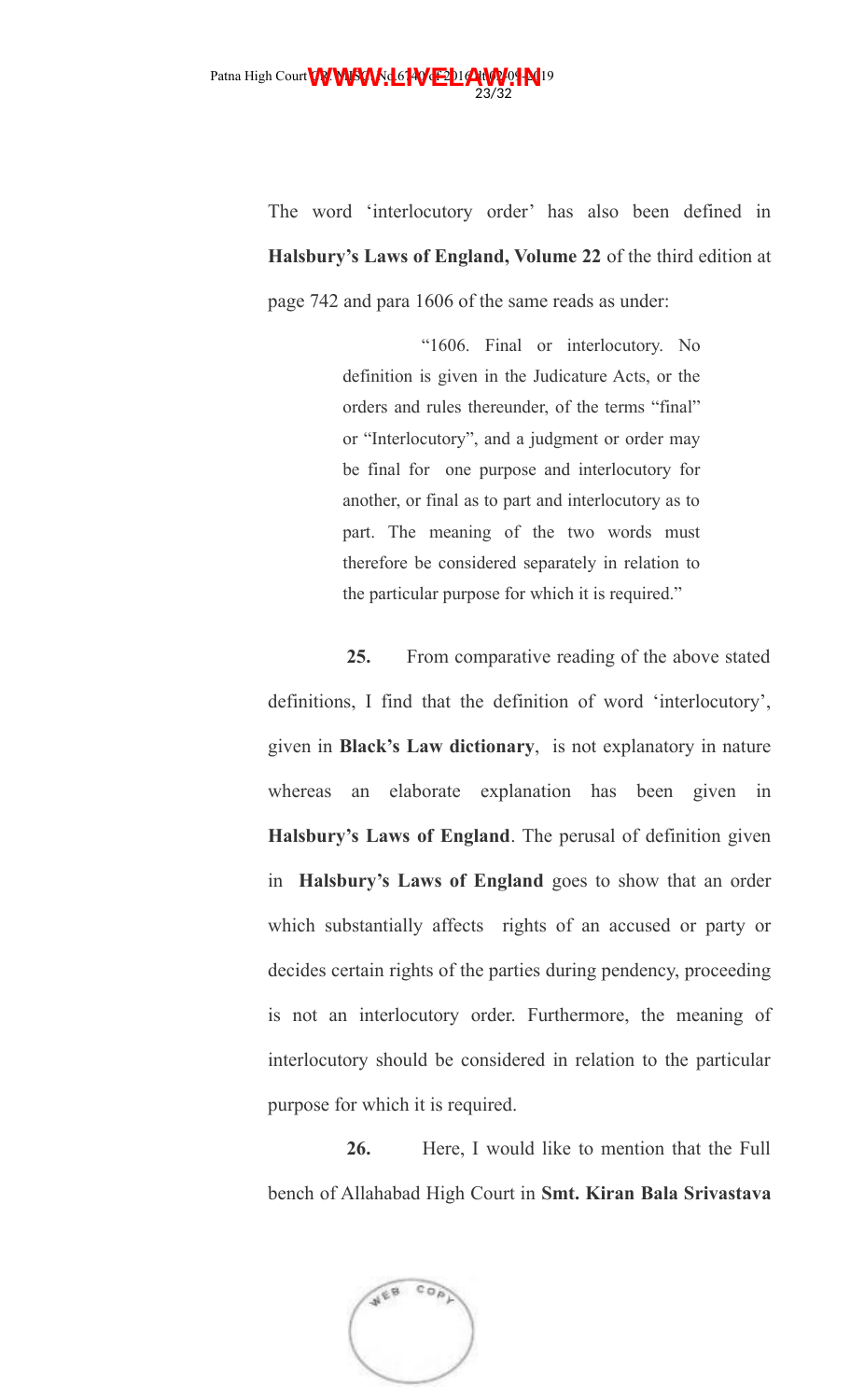**Vs. Jai Prakash Srivastava [2005(23) LCD 1]** discussed the judgment delivered by the Apex Court in **Shah Babulal Khimji Vs. Jayaben D. Kania & Anr.** reported in **AIR 1981 SC 1786** and I think it proper to extract the paragraph 11 of the judgment delivered in **Smt. Kiran Bala Srivastava (supra)** which runs as follows:

11. ....The Apex Court laid down that there can be three kinds of judgments. Relevant portion of the said judgment to that effect is as follows:

> "(1) A final judgment--A judgment which decides all the questions or issues in controversy so far as the trial Judge is concerned and leaves, nothing else to be decided. This would mean that by virtue of the judgment, the suit or action brought by the plaintiff is dismissed or decreed in part or in full. Such an order passed by the trial Judge indisputably and unquestionably is a judgment within the meaning of the Letters Patent and even amounts to a decree so that an appeal would lie from such a judgment to a Division Bench.

> (2) A preliminary judgment--This kind of a judgment may take two forms--(a) where the trial Judge by an order dismisses the suit without going into the merits of the suit but only on a preliminary objection raised by the defendant or the party opposing on the ground that the suit is not maintainable. Here also, as the suit is finally decided one way or the other, the order passed by

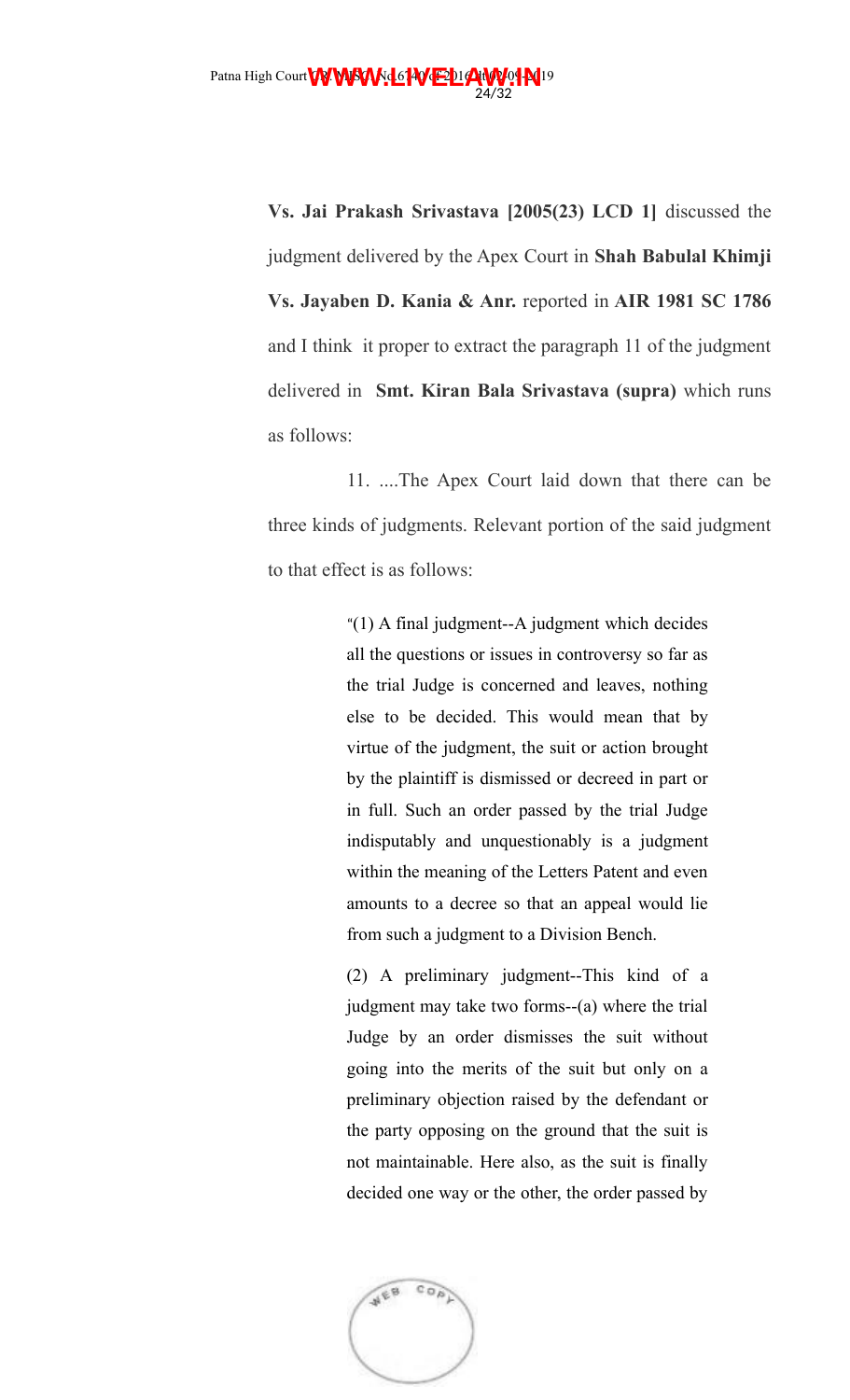the trial Judge would be a judgment finally deciding the cause so far as the trial Judge is concerned and, therefore, appealable to the larger Bench. (b) Another shape which a preliminary judgment may take is that where the trial Judge passes an order after hearing the preliminary objections raised by the defendant relating to maintainability of the suit, e.g., bar of jurisdiction, res judicata, a manifest defect in the suit. Absence of notice under Sec. 80 and the like, and these objections are decided by the trial Judge against the defendant, the suit is not terminated but continues and has to be tried on merits but the order of the trial Judge rejecting the objections doubtless adversely affects a valuable right of the defendant who, if his objections are valid, is entitled to get the suit dismissed on preliminary grounds. Thus, such an order even though it keeps the suit alive, undoubtedly decides an important aspect of the trial which affects a vital right of the defendant and must, therefore, be construed to be a judgment so as to be appealable to a larger Bench.

(3) Intermediary or interlocutory judgment: Most of the interlocutory orders which contain the quality of finality are clearly specified in clauses (a) to (w) of Order 43, Rule 1 and have already been held by us to be judgments within the meaning of the Letters Patent and, therefore, appealable. There may also be interlocutory orders which are not covered by Order 43, Rule 1

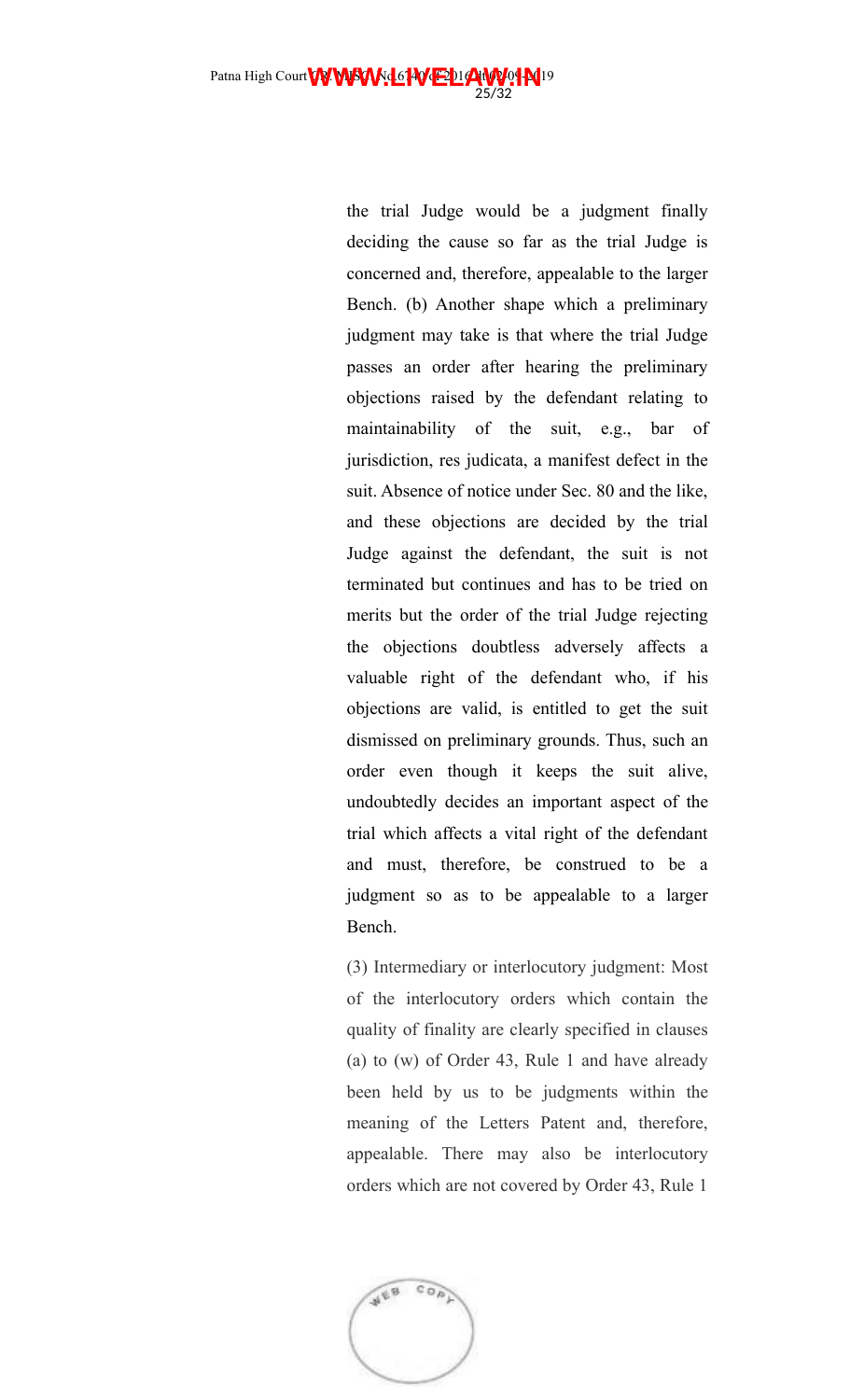Patna High Court **WWW.NAL6PVELLAW04N**19 26/32

> but which also possess the characteristics and trappings of finality in that, the orders may adversely affect a valuable right of the party or decide an important aspect of the trial in an ancillary proceeding. Before such an order can be a judgment the adverse affect on the party concerned must be direct and immediate rather than indirect or remote……."

**27.** Admittedly, an interim order under second proviso of Section 125 of the Code of Criminal Procedure is passed during pendency of petition filed under Section 125(1) of the Code of Criminal Procedure. The second proviso of Section 125 of the Code of Criminal Procedure has been brought on statute book to give instant relief to the applicant but the interim order, admittedly, decides rights and liabilities of the respective parties. No doubt, before passing interim order under Section 125 of the Code of Criminal Procedure, there is no need of formal proof of the claim of the applicant but the interim maintenance order passed under second proviso of Section 125 of the Code of Criminal Procedure, *prima facie*, decides rights and liabilities of the parties. Furthermore, the interim maintenance order passed under second proviso of Section 125 of the Code of Criminal Procedure can be altered from time to time. Similarly, the order passed under Section 125(1) of the Code of Criminal Procedure can also be altered at

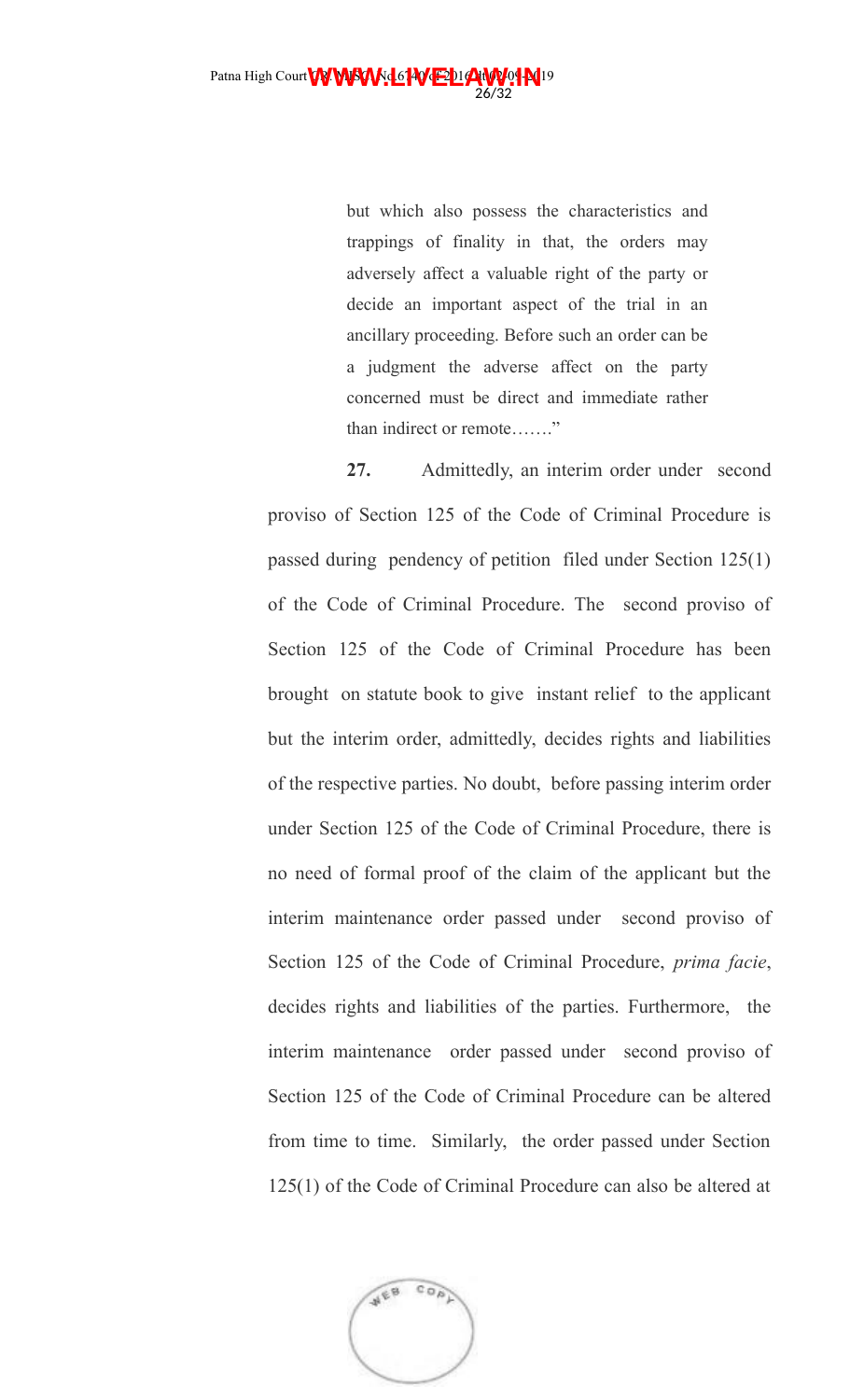subsequent stage, if the circumstance demands.

**28.** Furthermore, I find that if a person against whom the order of interim maintenance has been passed fails without sufficient cause to comply with the order of the Court, coercive steps may be taken against him. The order passed under second proviso of Section 125 of the Code of Criminal Procedure appears to be an interlocutory order on its very face but as to whether in true sense the order passed under second proviso of Section 125 of the Code of Criminal Procedure is an interlocutory order or not, it has to be seen.

**29.** Section 127 of the Code of Criminal Procedure gives power to Court to alter the order passed either under Section 125(1) of the Code of Criminal Procedure or under second proviso of Section 125 of the Code of Criminal Procedure, therefore, according to Section 127 of the Code of Criminal Procedure, even the order passed under Section 125(1) of the Code of Criminal Procedure is not a final order and that order can be altered later on, if the change of circumstance demands. Similar position is in respect of second proviso of Section 125 of the Code of Criminal Procedure as the order of interim maintenance can also be altered at subsequent stage of the proceeding, therefore, it is obvious that nature of

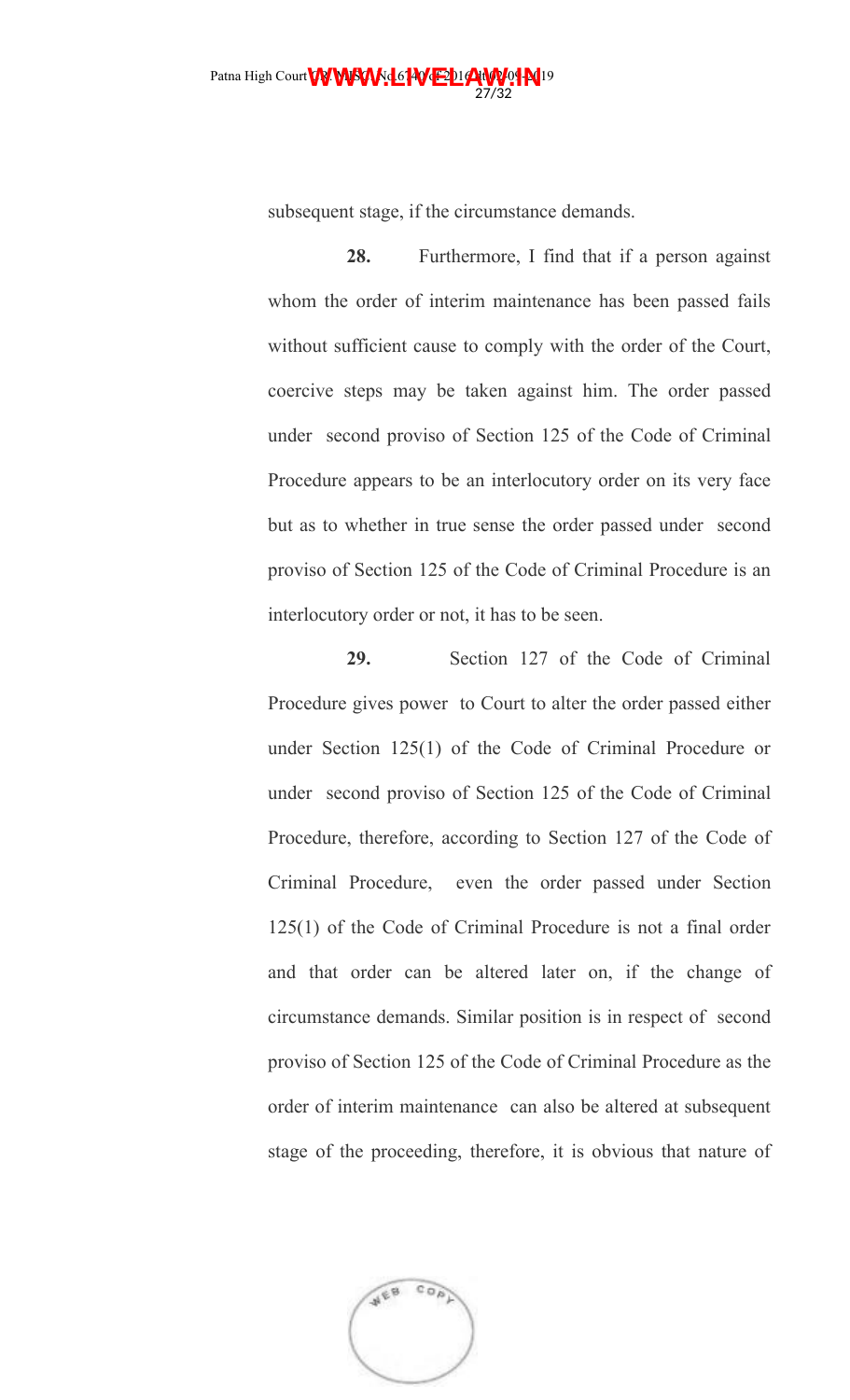both the orders, either passed under Section 125(1) of the Code of Criminal Procedure or passed under second proviso of Section 125 of the Code of Criminal Procedure, are quite similar in nature as both orders can be altered at subsequent stage. Section 19(4) of the Family Courts Act does not, specifically, bar the revision against the order passed under second proviso of Section 125 of the Code of Criminal Procedure and the only restriction is to avail the provision of Section 19(4) of the Family Courts Act that order in challenge should not be an interlocutory order. Therefore, in the aforesaid circumstance, the nature of order of interim maintenance passed under second proviso of Section 125 of the Code of Criminal Procedure appears is an intermediate order and Section 19(4) of Family Courts Act, 1984 bars the entertainment of revision only against interlocutory order and not against intermediate order.

**30.** As I have already observed that the second proviso of Section 125 of the Code of Criminal Procedure falls under the category of intermediate order, therefore, the interim maintenance order passed under second proviso of Section 125 of the Code of Criminal Procedure can be revised under Section 19(4) Family Courts Act.

**31.** However, it is pertinent to note here that

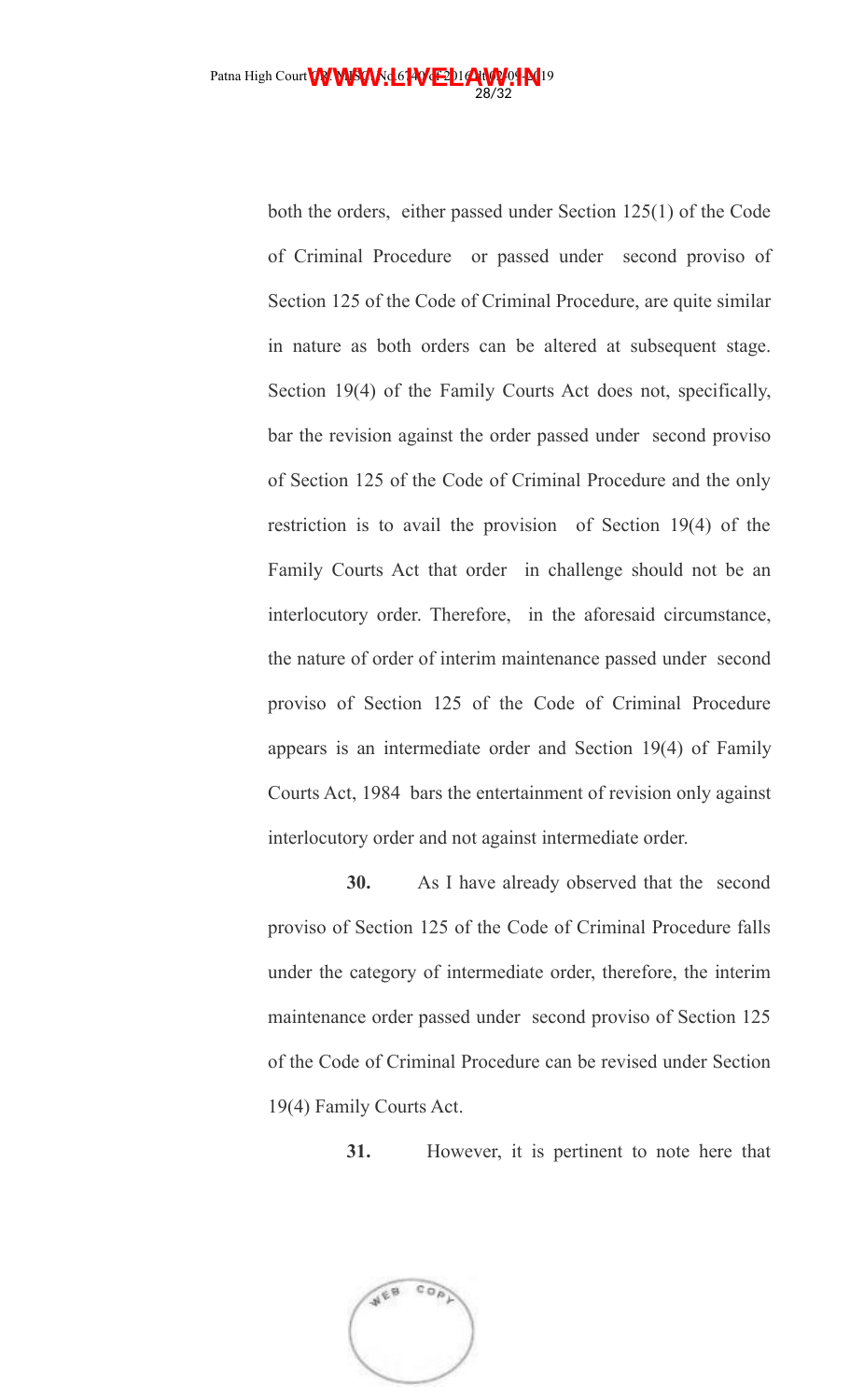learned Division Bench of this Court in **Md. Akil Ahmad case (supra)** did not consider the aforesaid aspect and treating the order passed under second proviso of Section 125 of the Code of Criminal Procedure as interlocutory order came to conclusion that revision under Section 19(4) of the Family Courts Act, 1984, against the interim maintenance order passed under second proviso of Section 125 of Code of Criminal Procedure is not maintainable. Therefore, in my view, the aforesaid observation of learned Division Bench of this Court given in **Md. Akil Ahmad (supra)** case needs reconsideration by a larger Bench.

**32.** It is true that Sub Section (2) of Section 7 of Family Courts Act, 1984, authorises only Family Court to exercise jurisdiction given to a Magistrate of the First Class under Chapter IX of the Code of Criminal Procedure, 1973 and furthermore, sub Section (2) of Section 10 of Family Courts Act, 1984, speaks that the provisions of the Code of Criminal Procedure, 1973, or the Rule made thereunder shall apply to the proceedings under Chapter IX of the Code of Criminal Procedure, 1973, therefore, it is obvious that according to sub Section (2) of Section 10 of the Family Courts Act, 1984, the provisions of Code of Criminal Procedure shall only apply to

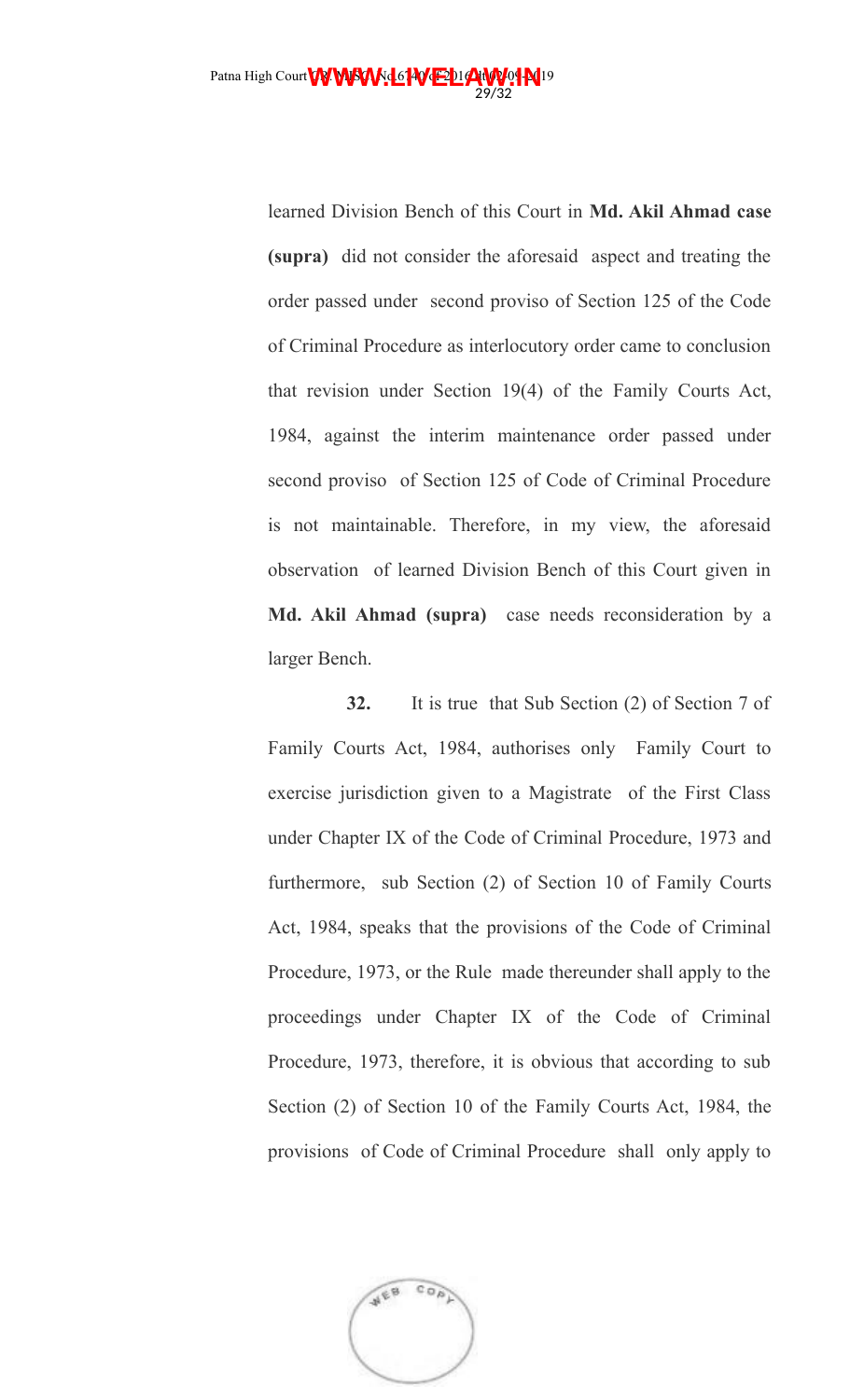the proceeding under Chapter IX of Code of Criminal Procedure, 1973, before a Family Court. Furthermore, Section 19(4) of the Family Courts Act, 1984 gives power to High Court to call for and examine the record of any proceeding in which the Family Court situate within its jurisdiction passed an order under Chapter IX of the Code of Criminal Procedure, 1973 for the purpose of satisfying itself as to the correctness, legality or propriety of the other order, not being an interlocutory order , and as to the regularity of such proceeding. Therefore, it is obvious that the order passed under Chapter IX of the Code of Criminal Procedure, 1973 by the Family Court can only be challenged by invoking the provision of Section 19(4) of the Family Courts Act, 1984, and not by invoking the provisions of Code of Criminal Procedure. The only rider of challenging the order passed under Chapter IX of the Code of Criminal Procedure, 1973, is that the said order should not be interlocutory order but as I have already discussed that the interim maintenance order passed under second proviso of Section 125 of the Code of Criminal Procedure is not an interlocutory order rather it is an intermediate order which can be challenged under Section 19(4) of the Family Courts Act, 1984 and, therefore, it is apparent from the aforesaid

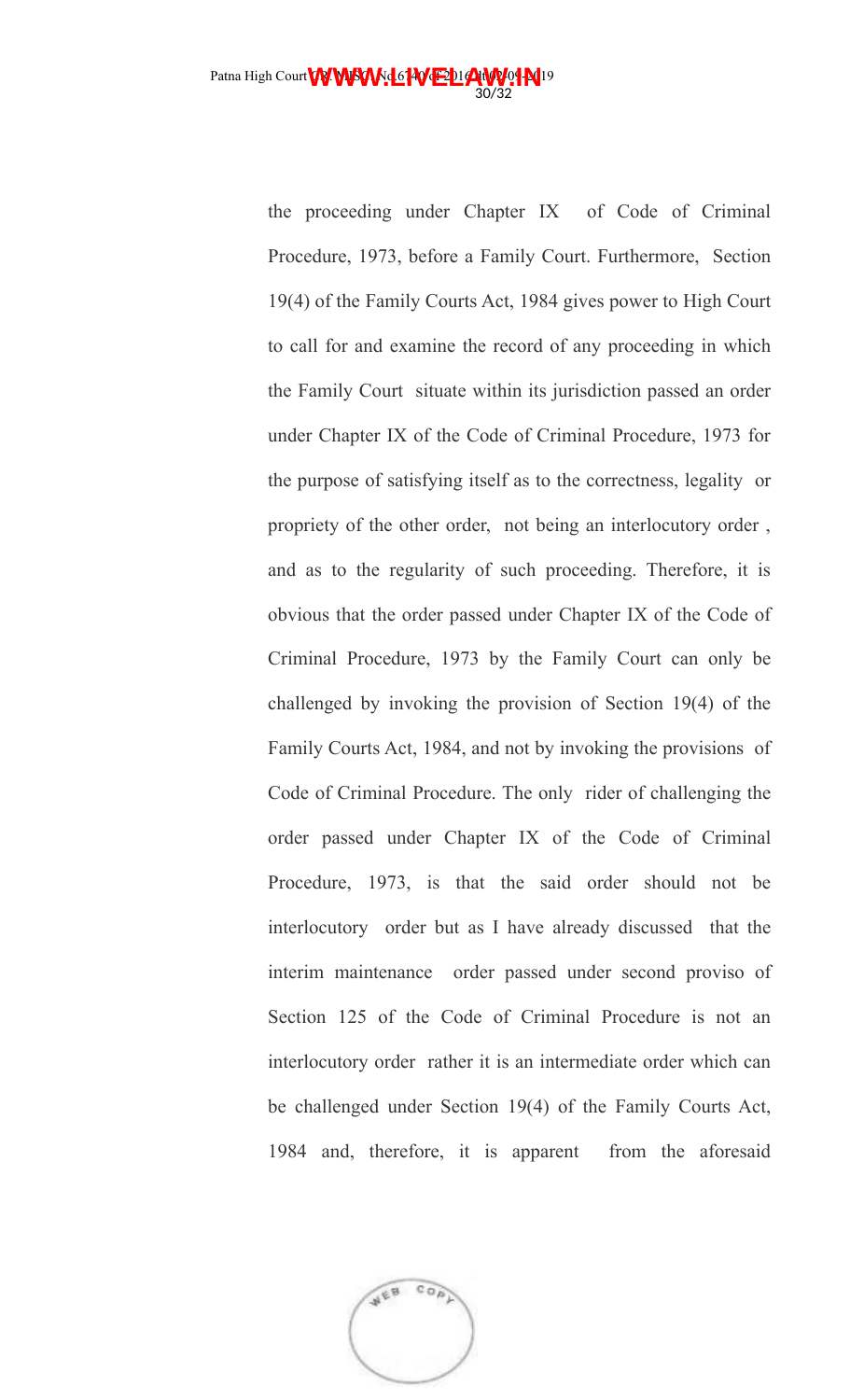discussions that the interim maintenance order passed under second proviso of Section 125 of the Code of Criminal Procedure by the Family Court cannot be challenged under Section 482 of the Code of Criminal Procedure, 1973 because the remedy is available to challenge the said order in Section 19(4) of the Family Courts Act itself.

**33.** In view of the aforesaid discussions, in my view, the matter requires consideration by a larger Bench of this Court as in the case of **Md. Akil Ahmad (supra),** Learned Division Bench of this Court has held that the interim maintenance order passed under second proviso of Section 125 of the Code of Criminal Procedure, 1973, is an interlocutory order, therefore, I formulate the following questions for determination by a larger Bench:-

> (I) Whether interim maintenance order passed under second proviso of Section 125 of the Code of Criminal Procedure, 1973, is an interlocutory order or an intermediate order?

> (II) If the interim maintenance order passed under second proviso of Section 125 of the Code of Criminal Procedure, 1973, is an intermediate order, whether revision against the